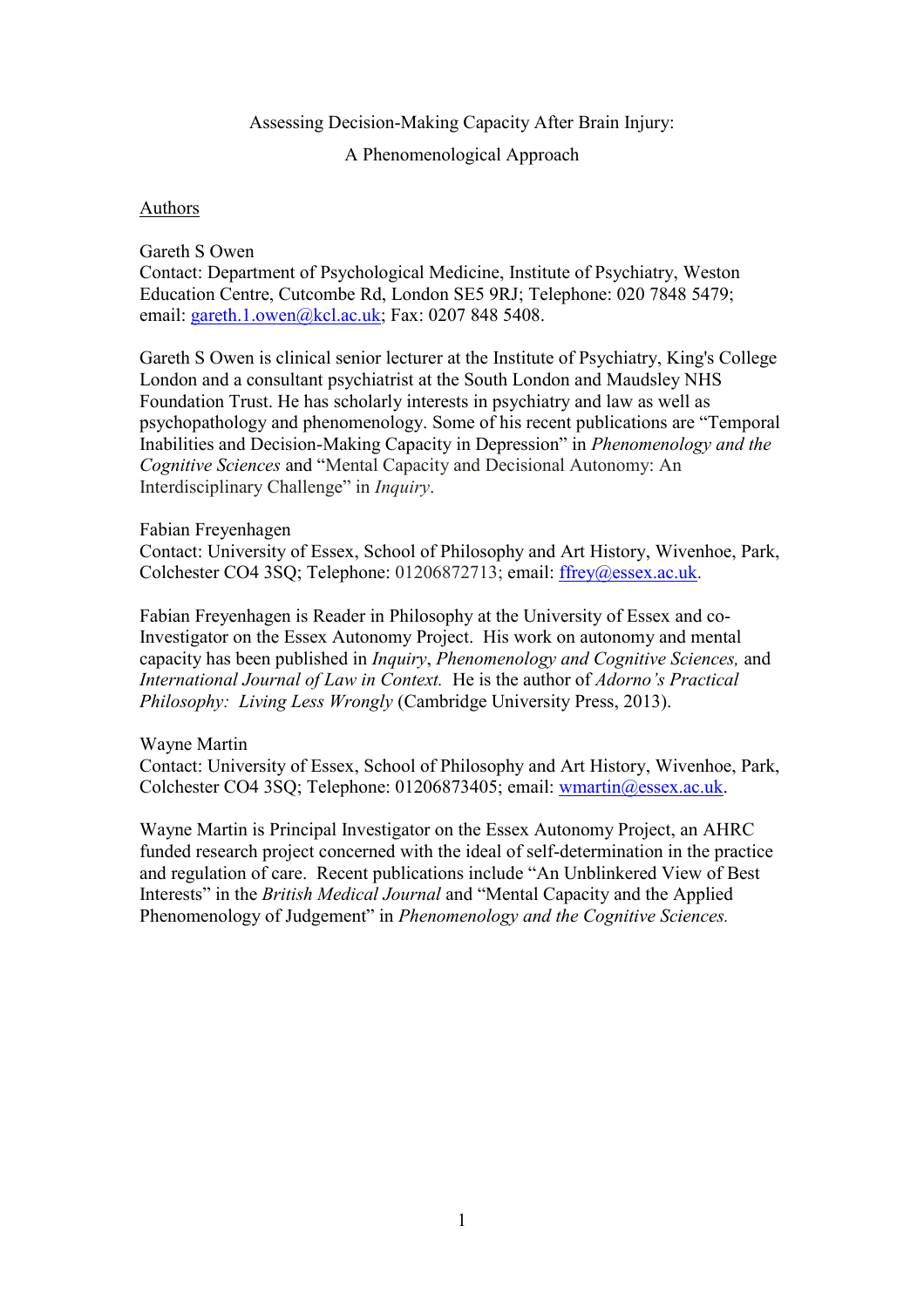## Assessing Decision-Making Capacity After Brain Injury: A Phenomenological Approach

#### Abstract:

The assessment of decision-making capacity in patients with brain injuries presents a range of clinical and legal challenges. Existing guidance on the conduct of such assessments is often generic; guidance specific to patients with brain injury is sparse and coarse-grained. We report on an interview-based study of decision-making capacity in patients suffering from acquired brain injury and organic personality disorder. We identify challenges associated with the assessment of DMC in this patient population, review three bodies of relevant research from cognitive neuropsychology and neurophysiology, and draw on phenomenological analysis to identify three distinct abilities that play a role in decision-making, but which can be compromised in patients with organic personality disorder. We address the challenge of translating clinical findings into legally attestable results.

## Keywords:

Mental Capacity, Competence, Organic Personality Disorder, Acquired Brain Injury, Frontal Lobe Syndrome, Phenomenology, Impulsiveness, Awareness of Deficit, Metacognition, Somatic Marker Hypothesis, Environmental Dependency Syndrome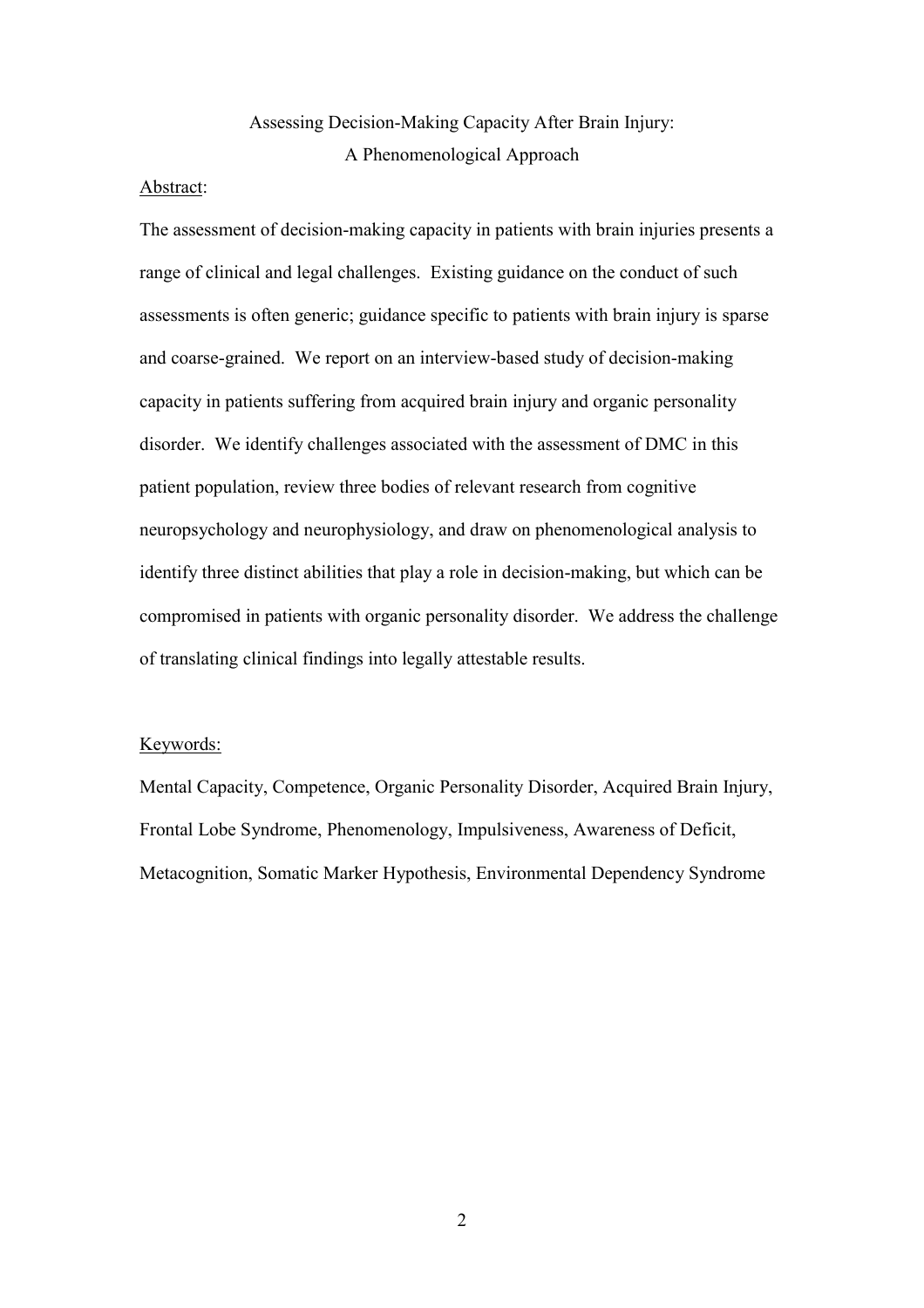#### **§1 The Challenge: Assessing DMC in ABI and OPD**

Patients with acquired brain injury (ABI) present special challenges in the assessment of decision-making capacity (DMC) or "competence." We shall here be particularly concerned with the subset of ABI patients who have suffered damage to the frontal lobe and acquired the clinical syndrome of "organic personality disorder" (OPD) sometimes referred to as "the frontal lobe syndrome" and made famous by the case of Phineas Gage. Patients with OPD undergo significant alterations of the habitual patterns of premorbid behavior; the question often arises as to whether a person with such an injury retains DMC, for example in matters pertaining to health care or management of personal finances.

The assessment of DMC is governed by legal standards that are themselves grounded in case law and statute. The details of these standards vary from one jurisdiction to another, albeit in the context of a significant degree of overlap and consensus. In what follows we shall take our orientation from the *Mental Capacity Act (England and Wales), 2005* (MCA), which has become a point of reference internationally. The MCA standard can itself been seen as a close variant on the standard of competence for treatment decisions distilled by Grisso and Appelbaum on the basis of a systematic study of case law in the USA (Grisso and Appelbaum 1998).

Capacity assessors dealing with this patient population must navigate a number of obstacles. Clinically, the ABI patient often presents as a kind of "everyman," so deficits associated with the disorder may not manifest themselves in a standard capacity interview. Moreover, patients in this group often manage to mask their own deficits, even from themselves; the assessor must therefore develop strategies for probing beyond the façade. But some of the thorniest difficulties derive from the distinctive legal standing of the concept of DMC, which sets certain rigid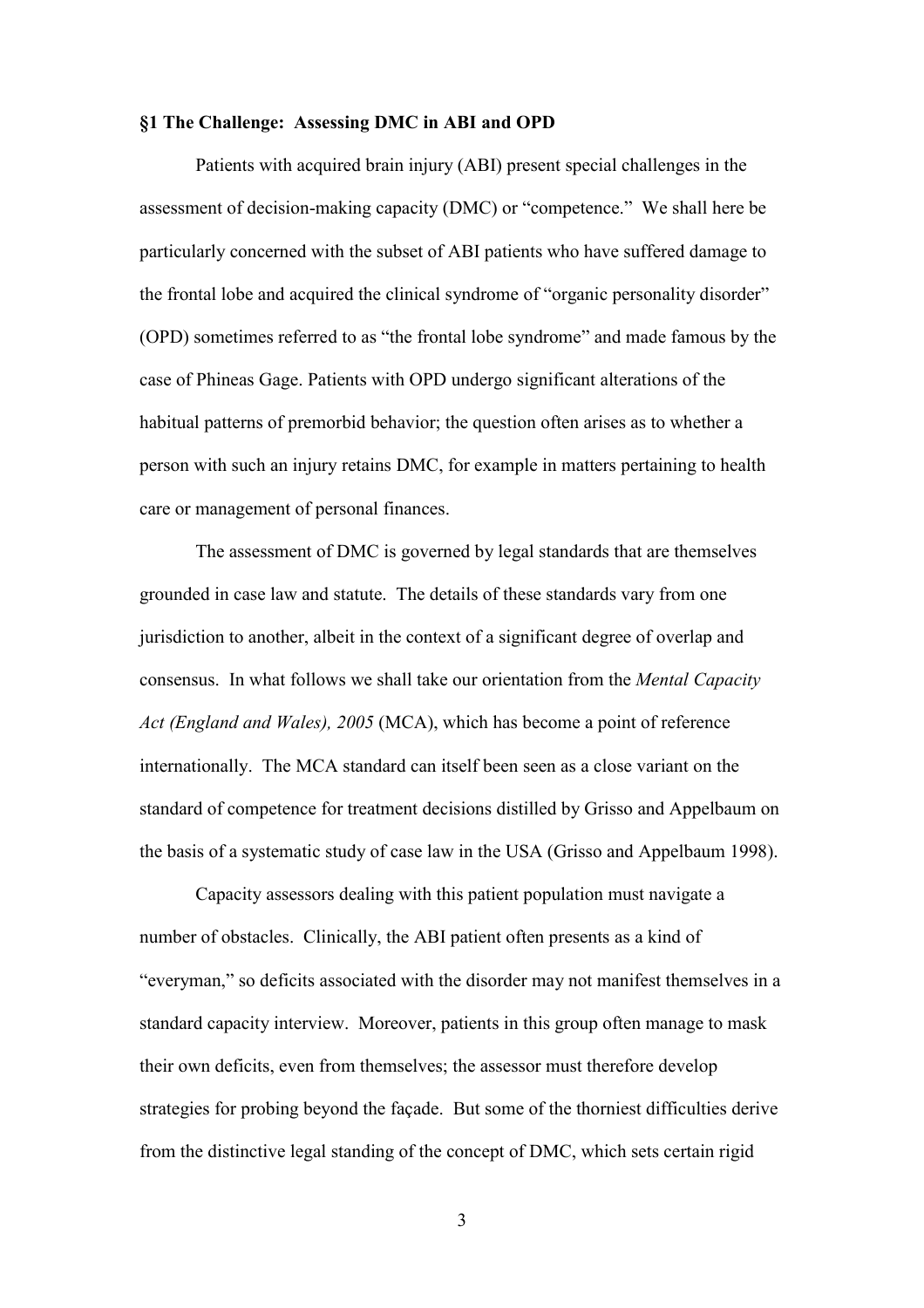constraints on both the form and content of the assessment. Legally, the concept of DMC is a *binary concept*; moreover, the law requires that an assessment of DMC be *decision-specific* (MCA s.2; Grisso and Appelbaum 1998). Taken together, these two legal commitments mean that the assessor must reach an up-or-down judgment regarding a patient's capacity to make a particular decision at a particular time.

In arriving at a judgment of the requisite form, the assessor faces two problems. First, many of the behavioral traits associated with OPD manifest themselves on a continuum; they are differences of degree rather than of kind. Where should the assessor "draw the line" so as to demarcate DMC? Call this *the continuum problem*. The second problem is related. That continuum itself exhibits considerable overlap with the healthy population, where the trait is not generally taken to compromise DMC. Call this *the overlap problem*. We can illustrate both problems with reference to impulsivity, a trait that is often exhibited in this patient population. Impulsivity is itself a trait that varies by degree: some patients are more impulsive than others. It is also a trait that is well-represented in the healthy population, where it is not generally thought to compromise DMC. In order to resolve the continuum problem, we need to find a principled way of distinguishing competent from incompetent impulsivity. In addressing the overlap problem we must find a way of distinguishing pathological forms of impulsivity from the run-of-the-mill impulsivity that most decision-makers exhibit at one time or another.

A further set of constraints derives from the legal requirement to avoid any *outcome test* for DMC. One of the animating principles of the MCA is that "A person is not to be treated as unable to make a decision merely because he makes an unwise decision" (MCA, §1.3). But in ABI, it is often the fact of unwise decision-making that is the salient factor and overwhelming concern. In a characteristic scenario, a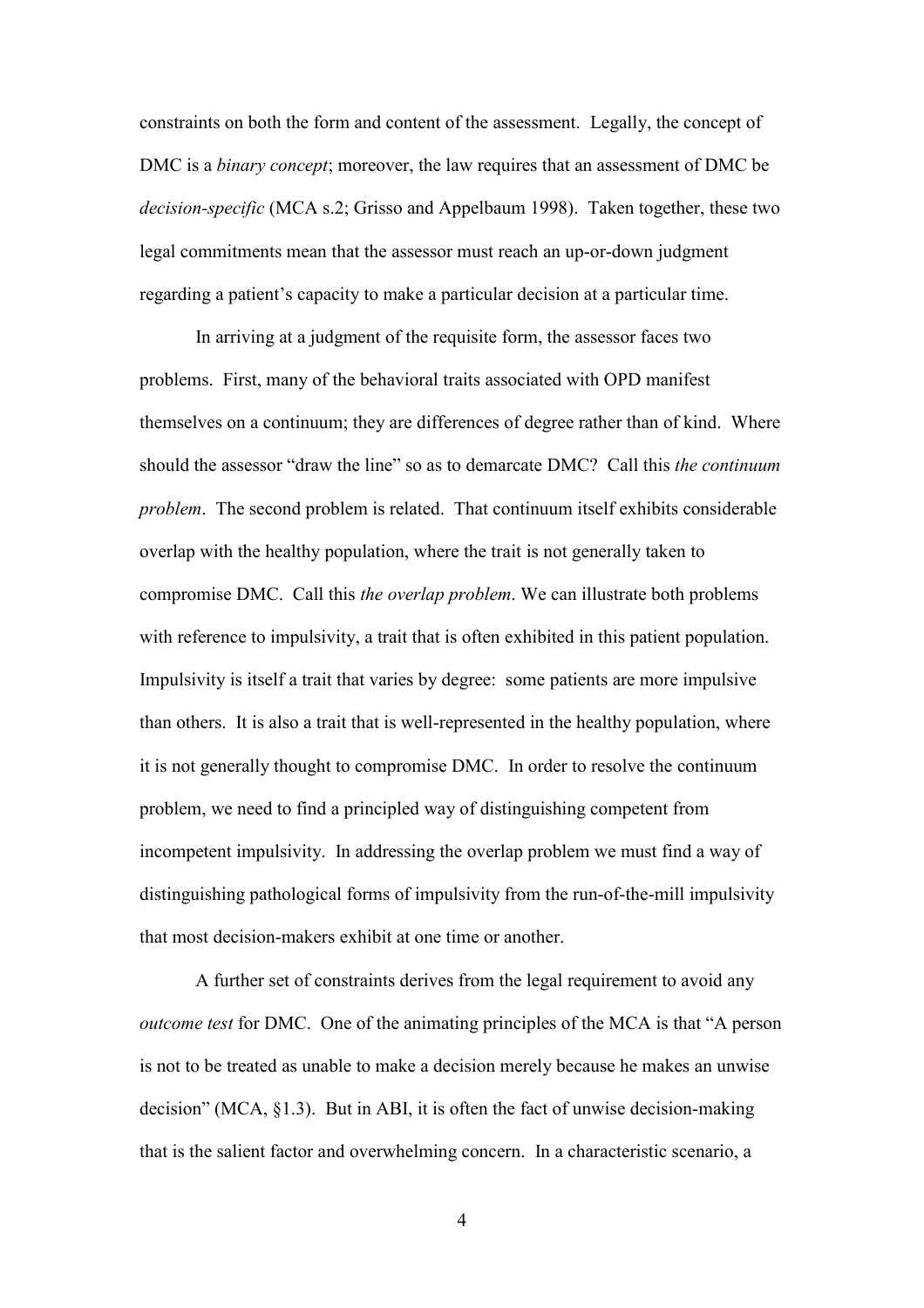patient faces the prospect of a large financial settlement following an accident. The family, advisors, and the court are rightly concerned that the money will be squandered, leaving the patient without the long-term support that s/he requires. But in order to adhere to the principles of the MCA, the danger of a poor outcome cannot itself warrant a finding of incapacity. The assessor must instead operate with a *functional test* for capacity, drawing on the legal definition of DMC as comprising the abilities to understand and retain information relevant to the decision, to use and weigh that information in reaching a decision, and to communicate a choice (MCA, §3.1). (Grisso and Appelbaum's list of abilities is similar: to understand, appreciate, reason and express a choice; Grisso and Appelbaum 1998, 1-2.)

This in turn has bearing on the broadest legal constraint: any finding as to DMC must be *legally attestable*. The presence or absence of DMC has significant consequences for a patient's legal rights. A patient found to lack DMC may lose the right to refuse medical treatment, for instance, or to enter into certain contracts; he may lose effective control over his personal finances or place of residence. Any finding regarding DMC must accordingly be evidence-based and articulable in a form that can, if necessary, be presented and defended in court. Here it is important to appreciate that the legal standard is itself defined in essentially *psychological* terms – in the MCA, the abilities to understand, retain, use and weigh information. This means that neurophysiological evidence can itself bear only indirectly on a finding of capacity; ultimately the assessor must determine which among the psychological abilities have been compromised by the patient's injuries. But these abilities are described only in very abstract terms in statute and case law, and not in terms that suggest any obvious cut-off point at which the limit of DMC should be established. We should therefore not be surprised to discover that legal cases involving disputed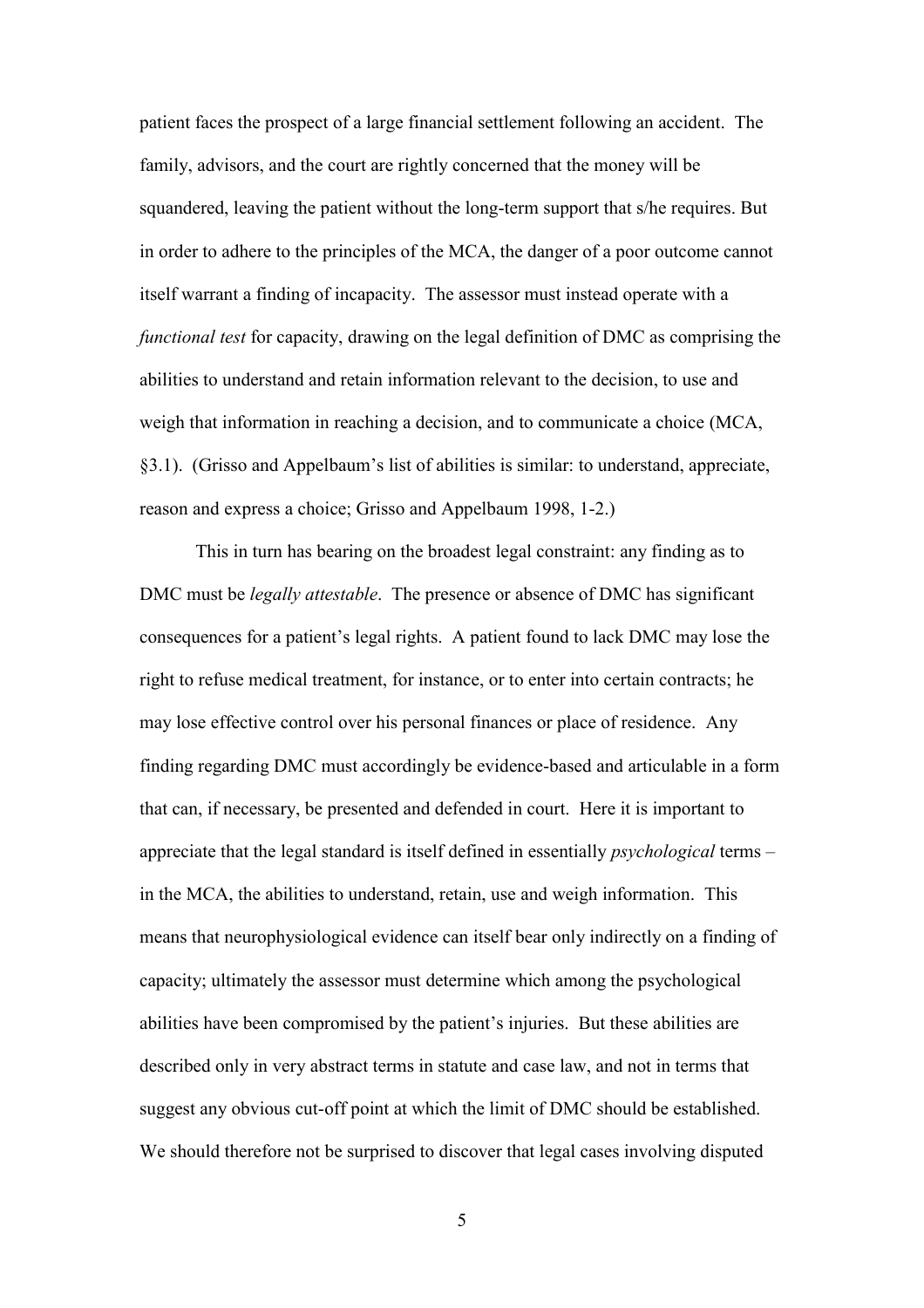DMC in ABI can become protracted, with conflicting expert testimony and further appeals (see, notably, Masterman-Lister v. Brutton and Co, 2002).

In what follows we report on an interview-based study of decision-making in a group of patients with ABI and OPD. We begin (§2) with a review of three recent research paradigms that have generated important results as regards the distinctive patterns of deficit associated with ABI. §3 describes the parameters of our study. In §4 we draw on data from the study to identify an obstacle in "translating" insights from the recent research paradigms into strategies for the assessment of DMC in ABI. In §5 we draw on an insight from Lhermitte's description of environmental dependency syndrome, together with further data from our study, in order to overcome this obstacle. In §6 we identify a cluster of abilities that are both (a) required for DMC and (b) compromised in some patients with ABI and OPD. We propose a strategy for resolving the continuum and overlap problems.

Before proceeding further, two clarificatory points are in order. We note first that the definition of mental incapacity in the MCA combines two conceptually discrete elements. Our concern here is with the functional component of the test, which analyses DMC into the four abilities elaborated in MCA s. 3(1). But the MCA also includes a broad diagnostic test: lack of decision-making abilities is tantamount to mental incapacity under the Act only insofar as the patient's inabilities are the result of "an impairment of or disturbance in the functioning of the mind or brain." (MCA s.2(1)). The diagnostic test raises a number of difficulties of its own (Martin 2015). These are not our concern here. Our focus is on the application of the functional component of the DMC standard, which is common to the MCA and many other legal standards.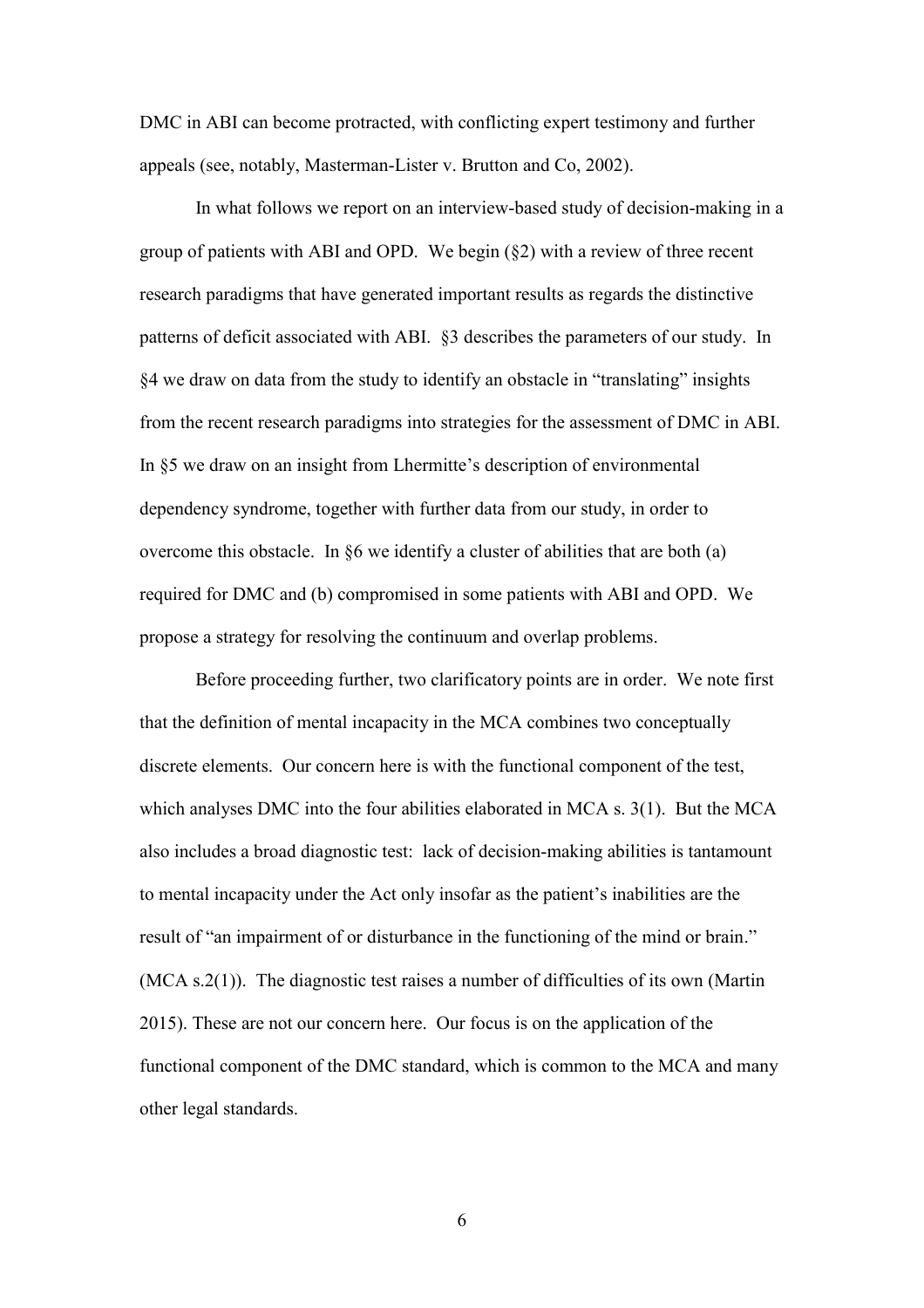The second clarification concerns an objection that has sometimes been leveled against the standard of incapacity found in the Grisso and Appelbaum test, in the MCA and in similar provisions of law in other jurisdictions. In particular, it has been argued that these standards focus too narrowly on specifically cognitive abilities (understanding, retention, reasoning, etc.), to the exclusion of other factors that play a significant role in human decision-making. (For a sampling of this discussion, see Tan 2006, Charland 2006, Craigie 2009.) The present study bears only indirectly on this debate. It is *not* our purpose here to assess the adequacy of existing legal standards of mental capacity; our purpose rather is to consider how those standards can best be applied to patients with OPD consequent upon brain injury. As we shall see, however, consideration of this matter helps bring into view a variety of ways in which legal standards like the MCA themselves implicitly incorporate requirements that are not narrowly cognitive in nature.

## **§2 Review: Existing Research Results Regarding Deficit in ABI**

We found only a small literature devoted to the specific problem of capacity assessment in the target group. Some papers rehearse current anatomy, physiology and neuropsychology of the frontal lobes and outline existing legal standards for decision-making abilities (Reid-Proctor et al. 2001; Schindler et al. 1995). Freedman et al*.* (1991) provide some practical guidelines for assessing DMC in patients with frontal dysfunction. They stress the importance of looking for dissociations between what the patient may report and their actual behavior, and warn that competence can be threatened not merely by the absence of knowledge, but by deficits in the "awareness of the meaning of knowledge and the judgment to act accordingly" (p.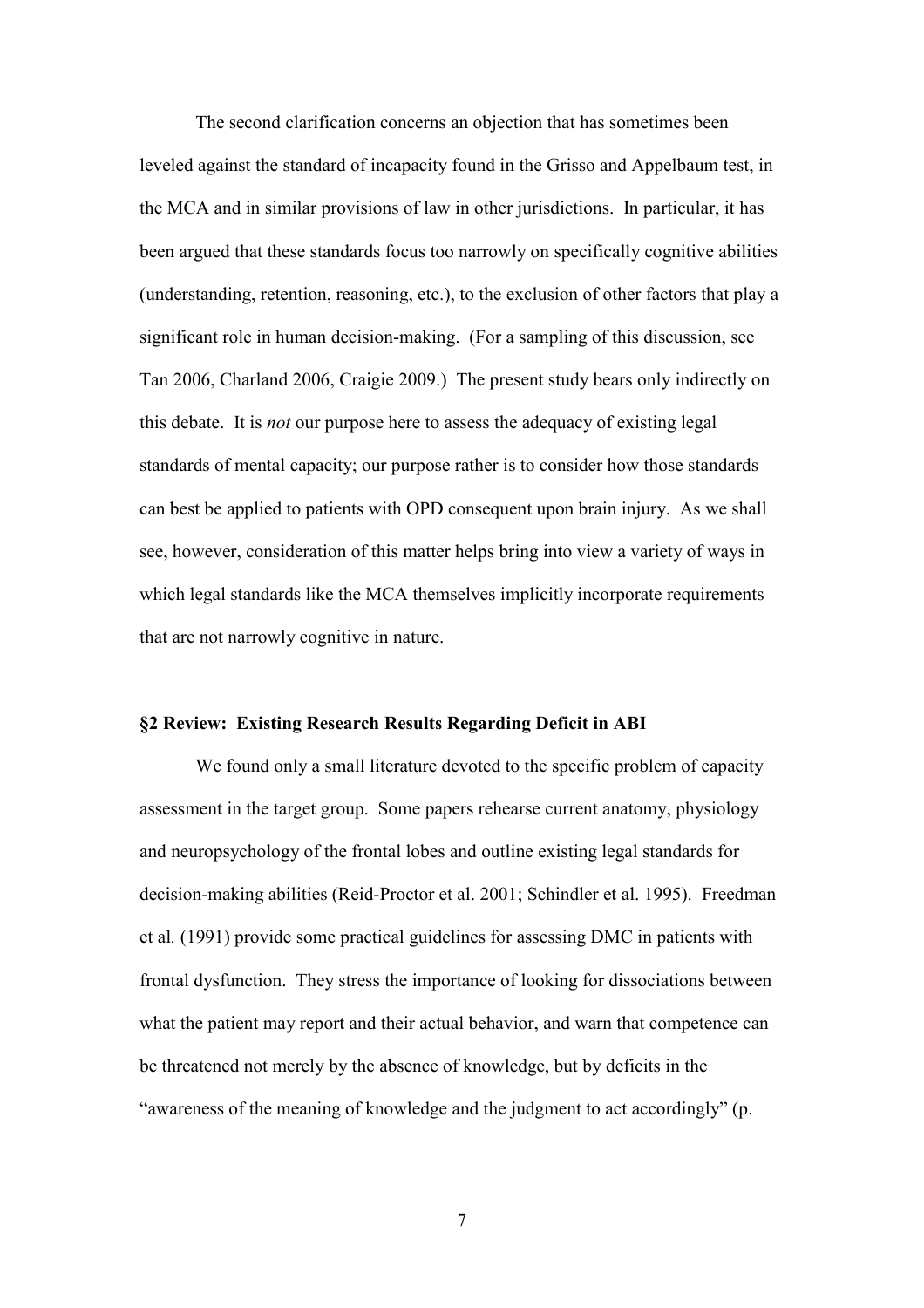206). Whilst giving us some leads on what is relevant to capacity assessment in such patients, much is left unspecified.

By contrast, the broader research literature on brain injury is vast, and reaches back about two centuries. But as Dunn et al*.* (2007) have remarked, "a bridge remains to be built that would link the neuroscience and other decision-making literature to the empirical bioethics literature on decision-making capacity" (p. 341). Our aim here is to contribute to the construction of such a bridge. We begin by surveying three prominent strands in recent research regarding forms of deficit in ABI.

One approach to the measurement of deficit in ABI focuses on *lack of awareness of deficit*, as documented by "discrepancy scores." This research is largely based on questionnaires, with both patients and informants providing numerical ratings of the patient's abilities in a variety of categories. Discrepancies between the self-assessment and the assessment provided by informants is quantified. Research studies of this format have now been conducted across a wide variety of abilities (cognitive, emotional, social, etc.) and a consistent pattern emerges. Patients with ABI characteristically rate their own abilities higher than do the informants, and the discrepancy scores are on average higher in the population of patients with ABI than in the population of healthy research subjects (Prigatano 1992; Bach and David 2006). Using this methodology, one quantitative measure of lack of self-awareness can be produced. Lack of awareness of deficit is potentially relevant to DMC, particularly in contexts where it threatens to undermine understanding of diagnosis and/or the ability to use and weigh (or appreciate) information pertaining to treatment options.

In a second research approach, the central conceptual construct is the notion of *metacognition*, a term that has been variously defined. The strategy here is to focus on a particular higher cognitive function: the ability to think about cognitive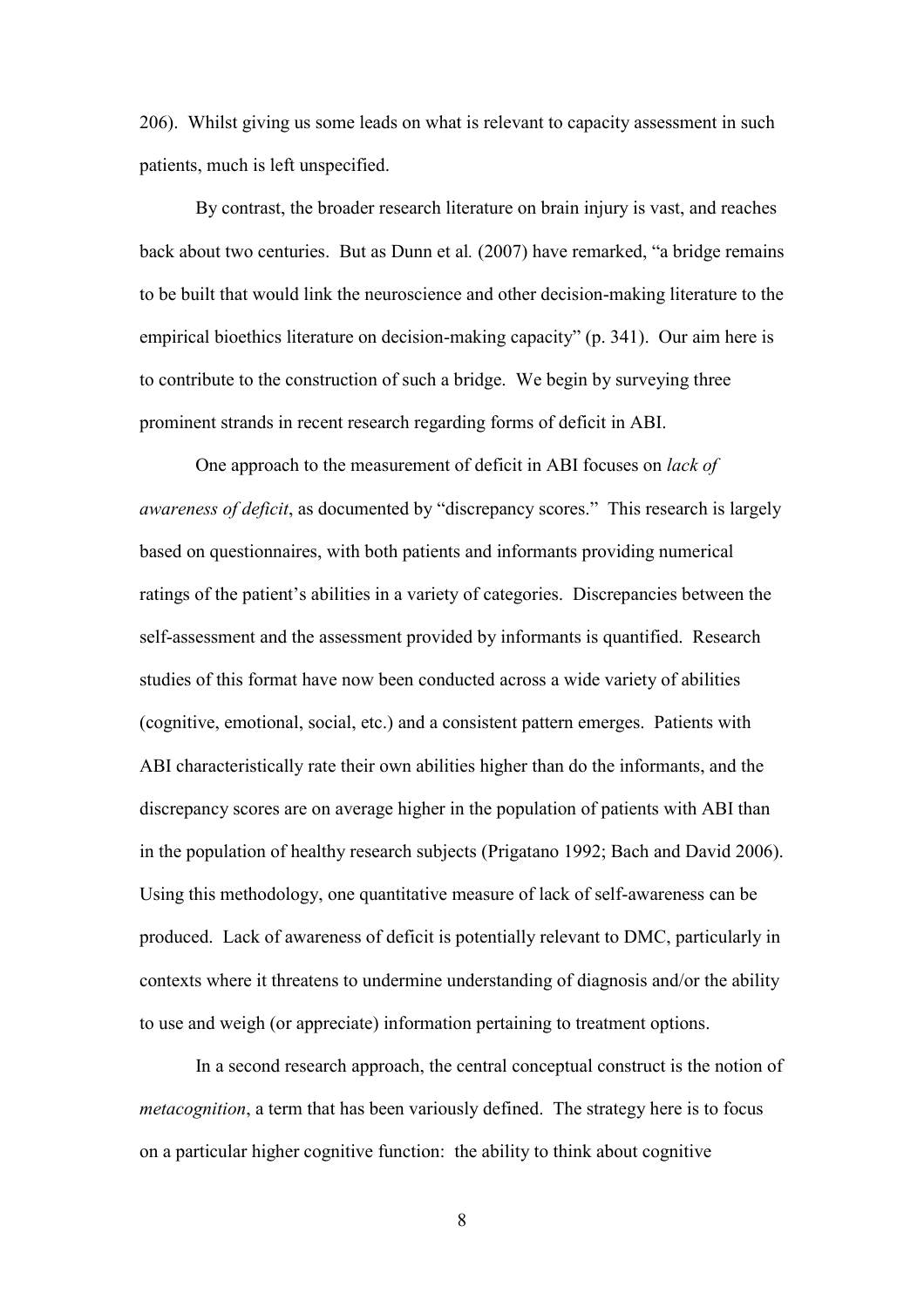processes, whether one's own of those of others. Consider an example. I need to buy a car, and have limited funds for the purchase. One thing I know about myself is that I am prone to enthusiasm when seeing a sleek sports car, even though what I really need is a rather more mundane and affordable sedan. I also know that car salesmen will be sensitive to this form of enthusiasm, and may try to exploit it in making a sale. So I take along a trusted and sober friend to the car lot in order to reduce the risk. This is an example of putting metacognition to work in decision-making. I have the ability to think about my own cognitive processes, and about those of others, and I can then make use of this information in trying to decide effectively. Metacognition is itself closely related to the ability that has been described as "theory of mind," the ability to attribute mental states to myself and to others. A second body of descriptive research has shown that metacognition can be impaired in ABI, and that this deficit itself lies at the root of other difficulties faced by the patient (lack of empathy, lack of social sensitivity, etc.) (Hanten et al. 2000; Ownsworth and Fleming 2005; Ciurli et al. 2010). This second research paradigm partly intersects with the first, insofar as awareness of one's own psychological deficits would itself seem to presuppose a form of metacognition: the ability to think about one's own mental (dis)abilities.

These two research approaches can be described as psychological, making use of quantifiable variables in behavior and cognition. A third research approach has focused on neurophysiological deficits in ABI. The landmark work here is that of Bechara and Damasio, which makes use of neurophysiological monitoring of research subjects performing the so-called "Iowa Gambling Task." Bechara and Damasio have advanced what they call the 'Somatic Marker Hypothesis': the hypothesis that patients with certain forms of frontal lobe damage suffer a very specific physiological deficit, the inability to generate "anticipatory skin conductance resonances" (aSCRs).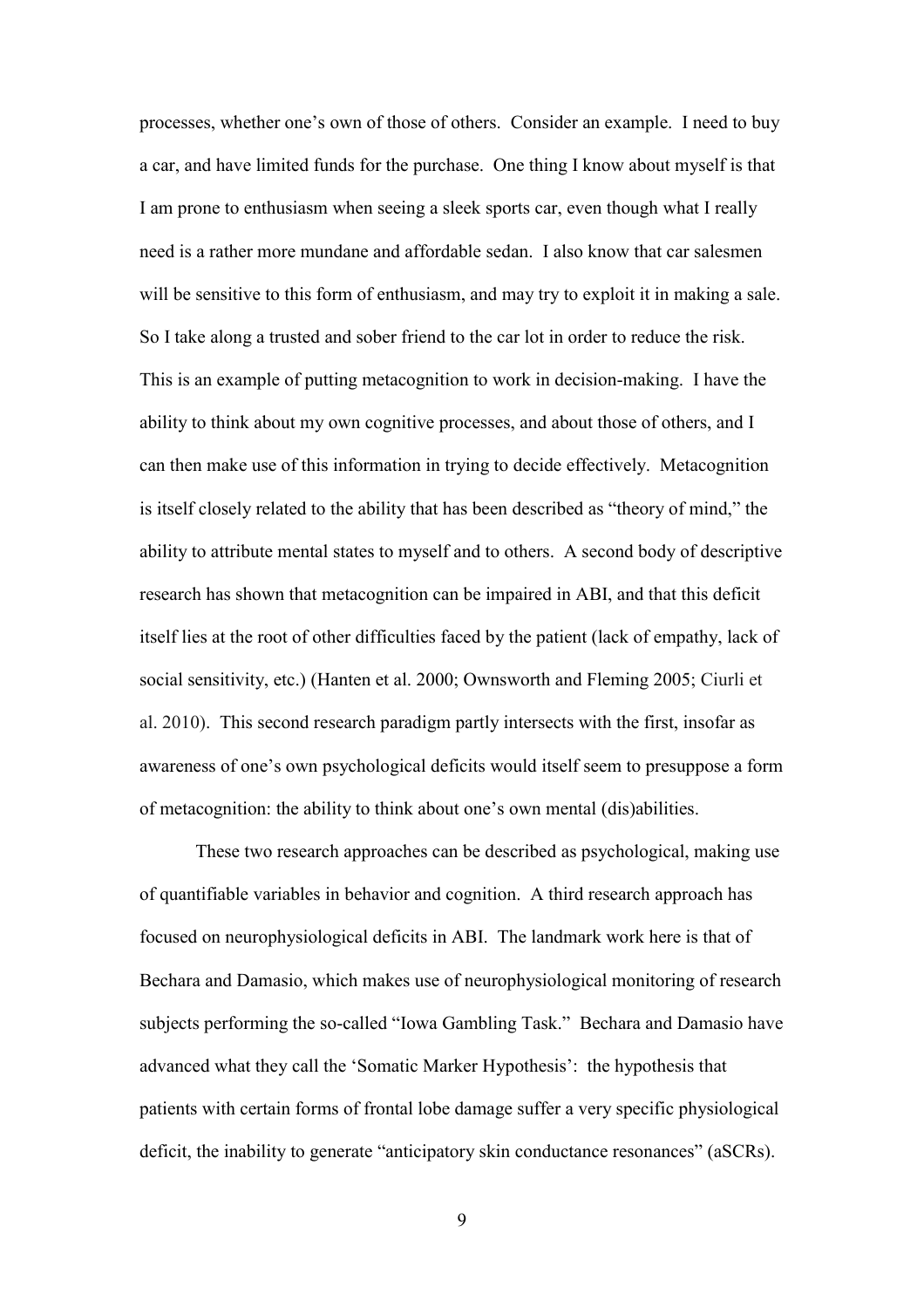Whereas healthy subjects performing the Iowa Gambling Task develop aSCRs as they gain familiarity with the rules of the game, ABI patients studied by Bechara and Damasio uniformly fail to generate any aSCRs, and this failure is associated with poor performance in the game itself. Although their data is behavioral and physiological, Bechara and (particularly) Damasio have offered a psychological interpretation of the deficit. Damasio argues that aSCRs play an important role in the decision-making of healthy subjects by generating bodily sensations which themselves provide a form of emotional "biasing" of some options over others. Bechara and Damasio (and colleagues) hypothesize that ABI patients who lack aSCRs fail to experience a range of emotional responses that could otherwise serve to guide their decision-making (Bechara et al*.* 1994; 1996; 1998; 1999; 2005; Damasio 1994).

These three research traditions have each in their way been fertile, and have advanced our understanding of the forms of deficit associated with ABI. But in applying these research results to the task of capacity assessment, it is important to remember that these research paradigms characteristically focus on the distribution of traits and behaviors across a research sample. The results are therefore validated as statistically significant variations and correlations at the level of *populations*. But in juridical reasoning, statistical information about a population can never of itself suffice; the concern of the law is with *individuals*. Just as the criminal lawyer cannot build a murder case on statistical information about the prevalence of homicide in the population to which the accused belongs, so the juridical assessment of DMC cannot be satisfied by evidence showing a pattern of impaired metacognitive abilities in patients who have suffered frontal lobe injuries. In order to meet the constraint of legal attestability, research of this kind must be translated into strategies for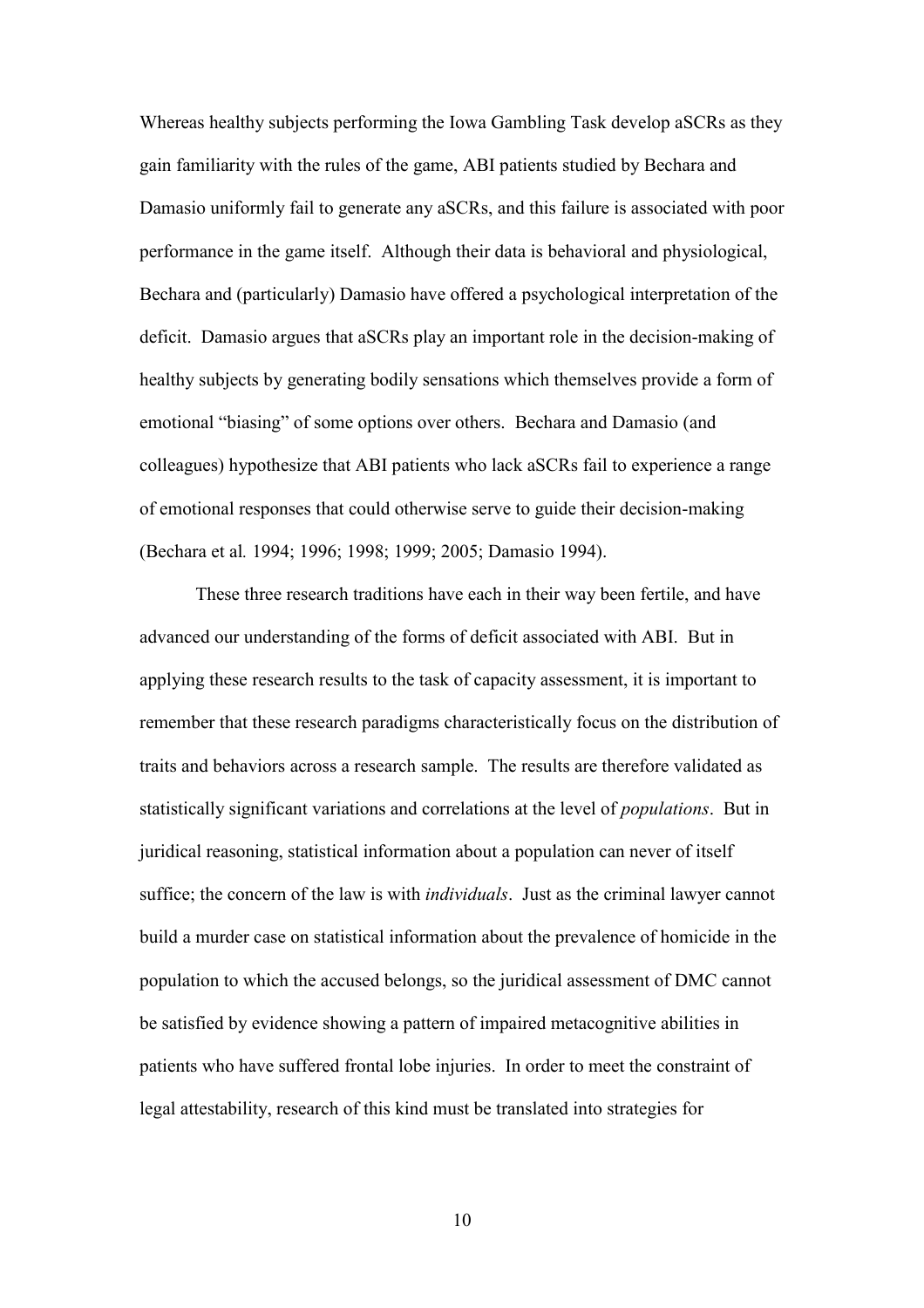investigating the particular abilities manifested by an individual patient at the material time.

## **§3 Study Design**

The methodology of the study was a principled hybrid, integrating phenomenological and clinical elements with standard techniques from qualitative interview research. The core strategy involved a technique of *second-person hermeneutic phenomenology* that we have developed and reported in other research (Owen *et al.*, 2015). A series of open-structured interviews were used to gain insight into the texture of the patient's experience of making decisions under conditions of neuropsychiatric disorder. The interviews were recorded and transcribed and subsequently 'coded' using line-by-line gerundive coding techniques to help generate broader categories. The recordings, coded transcripts and contextual information were then submitted to close interpretative scrutiny. We did not assume that the subjects' reports could be taken at face-value. Instead we used the data from the interviews as evidence from which hypotheses could be generated; we then probed these hypotheses both in subsequent interviews, using collateral information and in further analysis of recordings and transcripts. We used standard techniques of *grounded theory* (Charmaz 2006) to assist in the construction of higher-order codes and in the thematisation of our data. The interviews were organized around two decisions: we engaged participants in dialogue about the decision that they had made to participate in the research study itself; we then explored a pending decision they faced concerning treatment options. Excerpts from the interviews cited in this article are drawn from a large corpus of interview data. We used Atlas.ti software to facilitate analysis.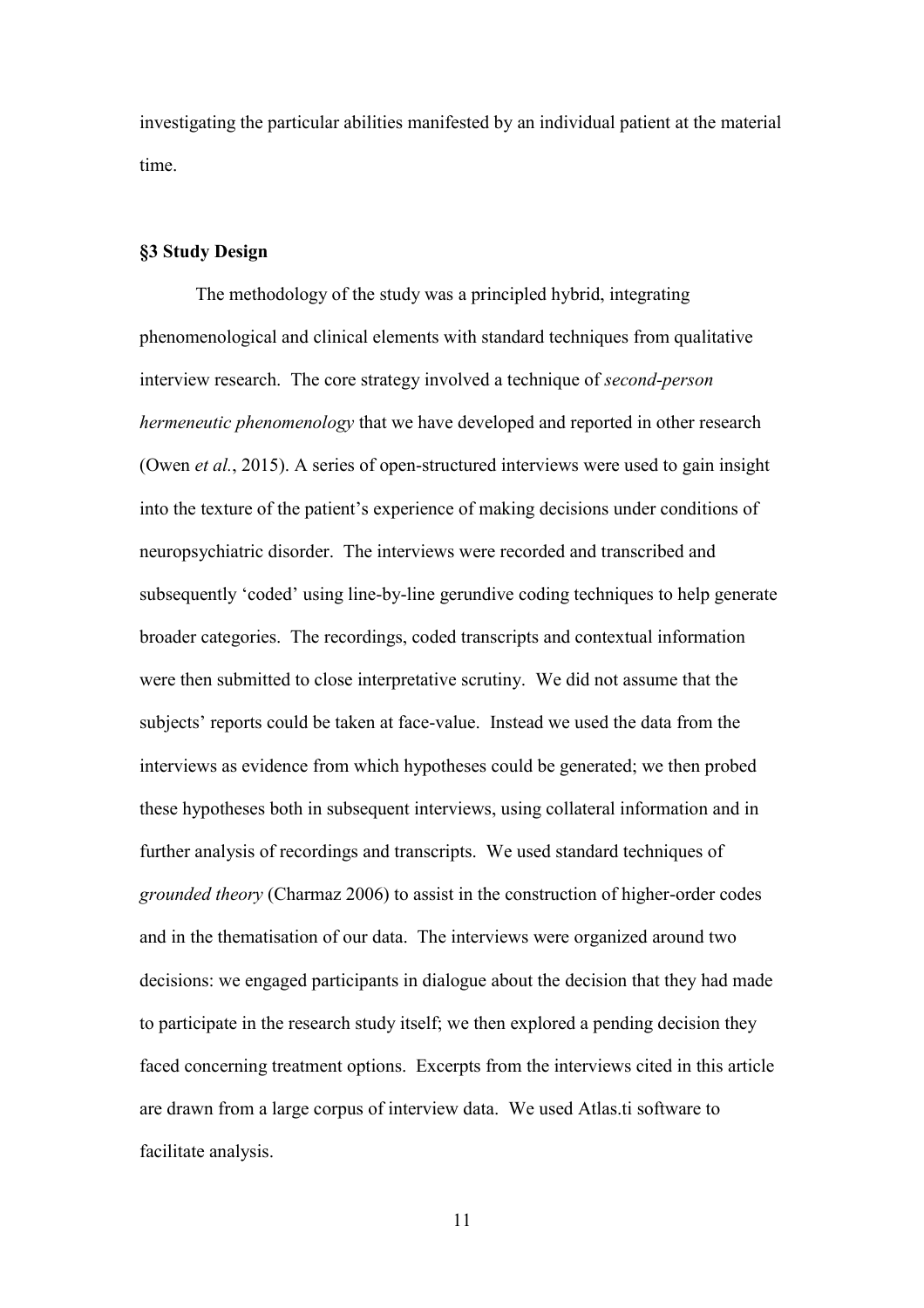*Sample*: Our group of interest were patients with ABI and OPD with treatment decisions to make. We followed the approach of Interpretative Phenomenological Analysis of purposely sampling around six cases for in-depth study of relatively homogenous groups (Smith, Flowers and Larkin 2009). Six patients with acquired brain injury (ABI 1-6) satisfying ICD-10 criteria for organic personality disorder (F07.0) and DSM-5 criteria for Personality Change due to acquired brain injury (310.1) participated in the study. All patients were recruited from a pool of people in contact with neurorehabilitative or psychiatric services in the UK.

Patients were selected who demonstrated the mental disorder without comorbid psychiatric or neurological illness or pre-morbid personality disorder. Alcohol or substance misuse was not current for any of the subjects and periods of misuse in the past were not judged to be contributing to the current presentation by the clinical teams or by the researcher. Time since brain injury ranged from 1-19 years.

Each participant was alert, communicative and able to express choices about treatment or research participation. Information about the relevant decisions was easily communicable to the participants and retained for periods sufficient to make discussion about it possible. Apart from one participant who had impaired performance on the WAIS-III and the Rivermead Behavioral Memory Battery, attention, memory and language performances were considered relatively preserved by assessing clinical psychologists. Performance on the Haylings or Brixton tests of executive functioning or the dysexecutive questionnaire (DEX) was impaired in all participants though no individual test was impaired in all subjects. Each subject spoke English as a first language; educational and work histories suggested average pre-morbid intelligence. The neurological histories and neuroimaging reports indicated damage to predominantly the frontal lobes.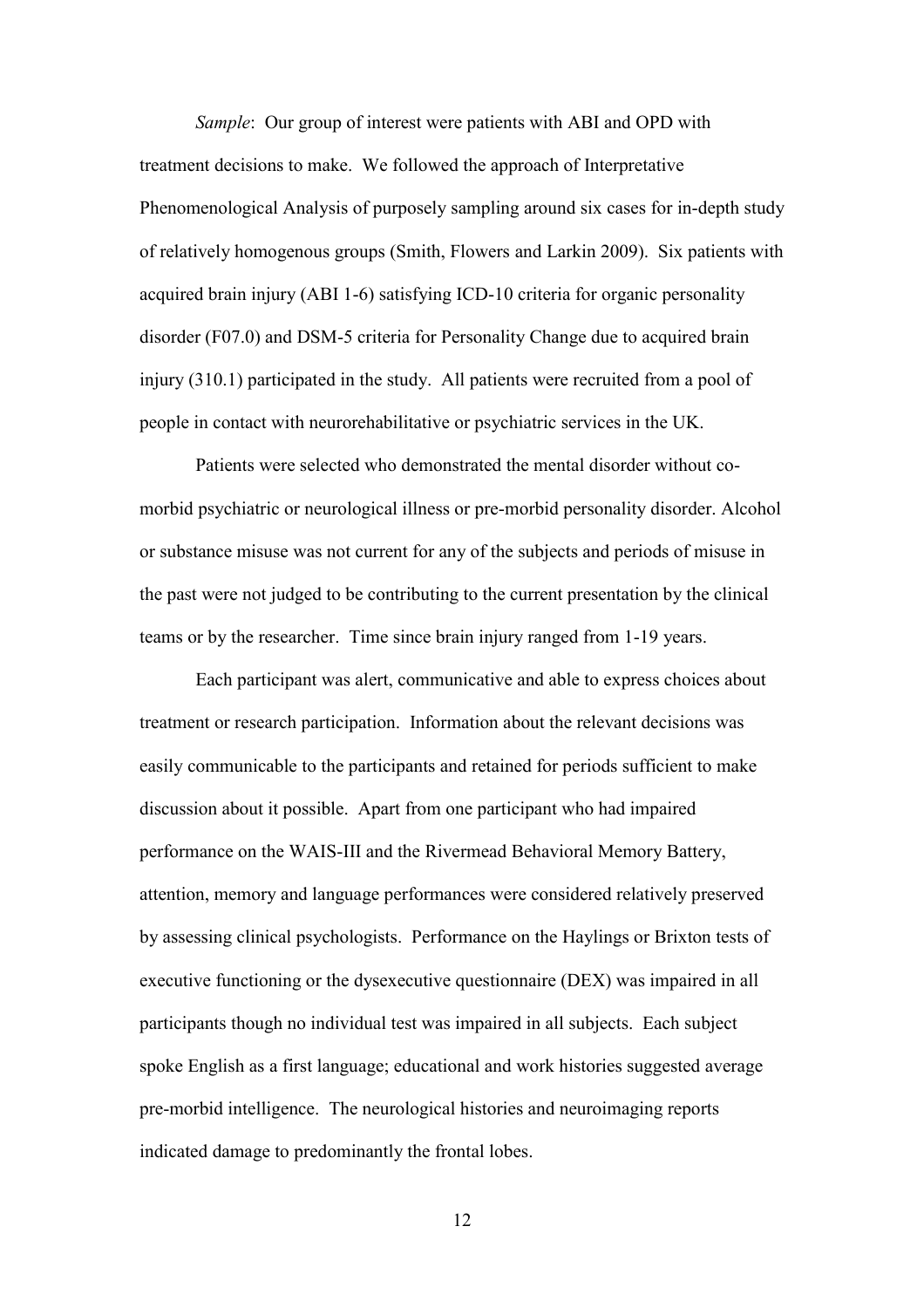All subjects were men with ages ranging from 25 to 80. Each one faced significant decisions about treatment that ranged from medication (psychiatric or medical) to therapies (including physio, psychological and occupational) to whether to be receiving home or hospital care. Two participants were detained under the Mental Health Act (1983) – the law in England authorizing compulsory hospital admission and treatment for mental disorder. The other four patients were informal hospital patients.

*Interviews*: The interviews were conducted by Gareth Owen (Interviewer), who has experience of research interviews involving DMC in people with mental disorder and is a consultant adult and liaison psychiatrist registered in the UK. The interview guide drew upon existing approaches in the literature on assessment of DMC, and was developed by the research team with a view to obtaining rich data relevant to DMC. The guide was piloted with six patients who are not included in the present analysis and modified slightly as a result.

Collateral information was obtained from people the patient trusted (e.g. family members, friends, doctors, psychologists, OTs or nurses who knew them) to gain further perspectives and check against misinterpretations.

*Research Ethics*: The study received research ethics approval from the South East London Research Ethics Committee. The Mental Capacity Act (2005) rules for research were followed.

## **§4 Initial Findings**

In interpreting the interviews, our first step is to draw directly on the results of the three research paradigms reviewed in §2, above. As we have seen, those research results indicate that ABI patients characteristically suffer from deficits in awareness-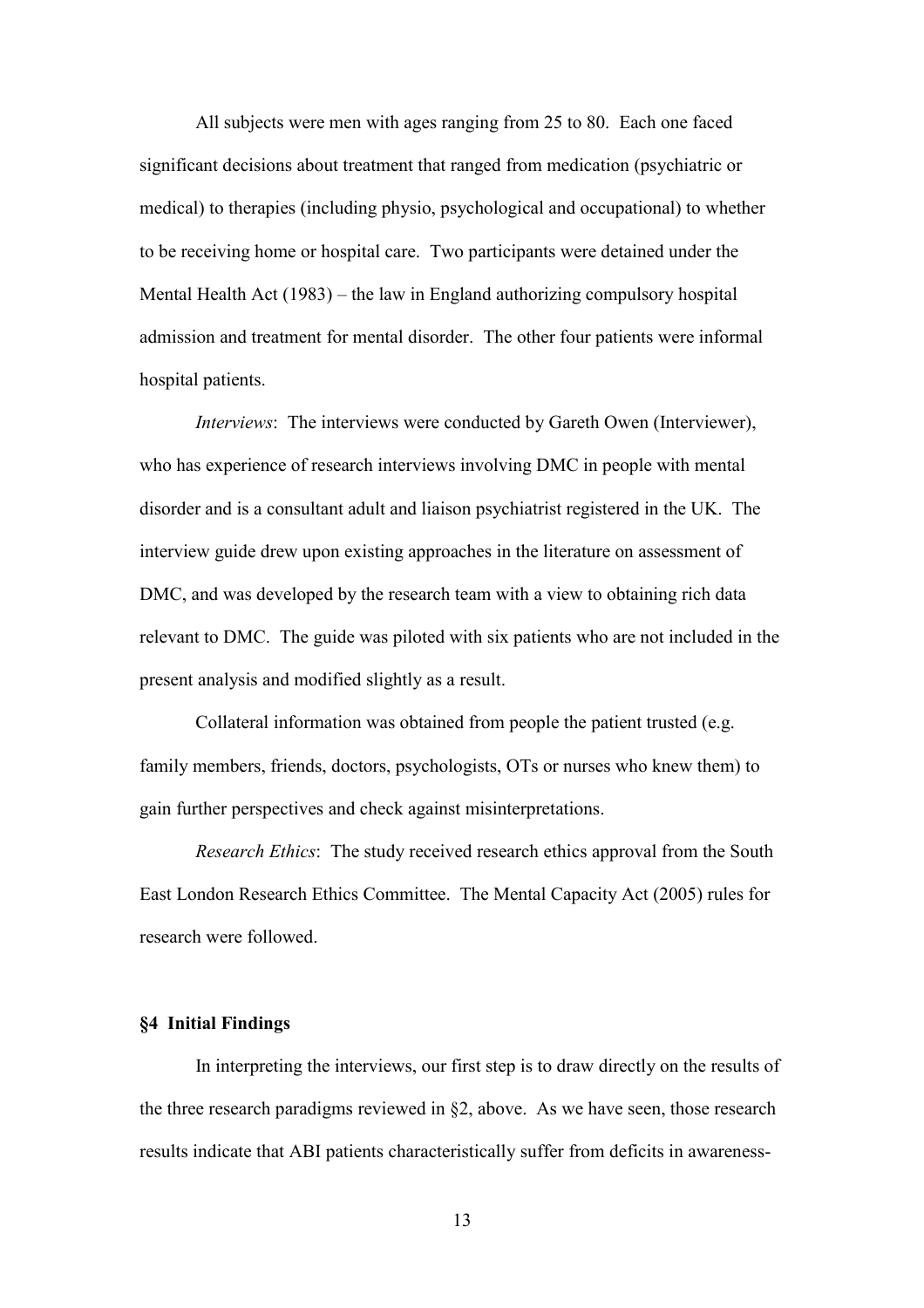of-deficit, in metacognition, and in the signals associated with the so-called 'somatic marker.' Accordingly, we reviewed the transcripts of the interviews with particular attention to these forms of deficit, in order to consider how they manifested themselves in the setting of a capacity assessment interview. The initial results were surprising.

a) Awareness-of-Deficit: Contrary to expectations, the patients in the study exhibited considerable awareness of the deficits associated with their injuries. In three cases the DEX discrepancy scores were very low or even negative, where a negative DEX score indicates that the patient reports greater deficit than an independent rater. Research subjects reported awareness of physical problems ranging from physical weakness through to non-specific feelings of being unwell, as well as psychological problems like irritability, disinhibition or even paranoia. A few excerpts from the transcripts illustrate the finding:

|          | Interviewer: Did you have weakness in your body?               |
|----------|----------------------------------------------------------------|
| $ABI3$ : | Yes just the left. It's still there. And it terrified my wife. |

- 2 Interviewer: In terms of how you're doing after the injury, after the brain injury, what are you hoping for? ABI2: To heal. Interviewer: Heal? ABI2: Yes, to heal up. Interviewer: Ok, and what does that mean in specifics? ABI2: The leg, the arm, the brain, the neck, the back, the mouth. …the swearing…..the mood-control and behavior.
- 3 Interviewer: Yeah, what else changed that you weren't aware of?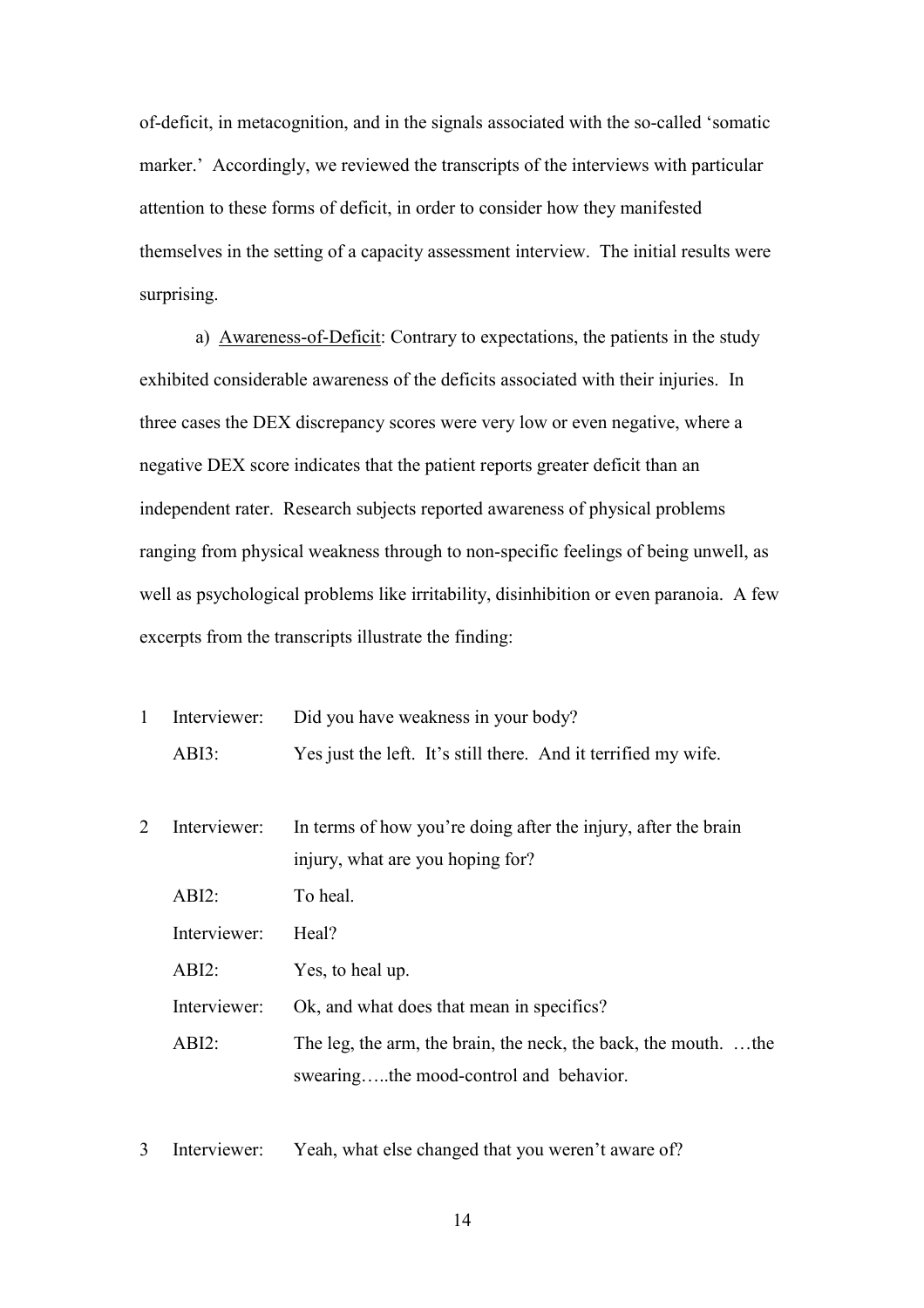- ABI5: That I wasn't aware of? Er… I suppose that…er….….[*long pause*]…..how disinhibited I was.
- 4 ABI3: I get irritated quicker. Like "Oh, come on, let's go", you know? I'm like that, which isn't good. Interviewer: Yeah. And that's following the sub-arachnoid hemorrhage? ABI3: Yeah. I never used to be like that. I've got such a short temper.
- 5 ABI4: I've got a worse temper. Interviewer: More of a temper? ABI4: Well I used to have a bad temper before but I'd go all day long before I'd lose it - but now it's five minutes and it's gone, you

know.

6 ABI2: I know I'm a bit crazy, paranoid about things like that. If you only knew the paranoia I go through in case like people stole my keys and put cameras in my workshop and things.

b) Metacognition: We encountered a similar result as regards metacognition, which has been defined as "knowledge or cognition about cognitive phenomena" (Flavell 1979) or "thinking about thinking" (Frith 2012). Despite the findings of the second research paradigm, we found that in the context of a capacity assessment interview, our patients manifested metacognitive abilities. Note that this evidence concerned both the patients' ability to think about their own psychological states and processes (excerpts 7, 8, 9, 10) and the ability to think about the psychological states of others (excerpts 10, 11).

7 ABI4: Definitely. I'd find it harder to stick to stuff than what I did before. Before, if I decided something then I could stick to it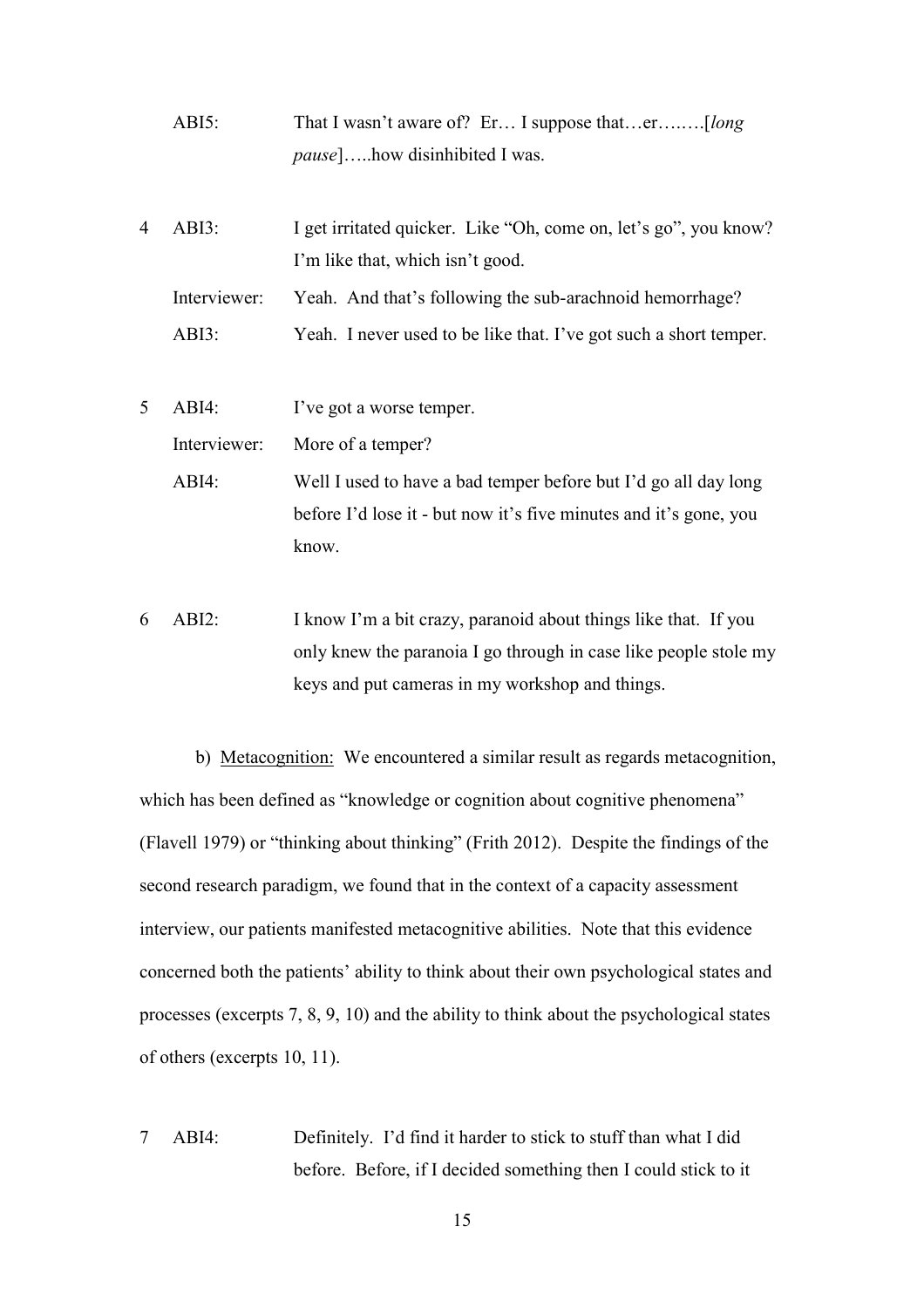|    |              | quite well, but now when people start to explain this and that is<br>betterI find that hard to Do you understand? I can't stick<br>to things like I used to.                                                                                                                                       |
|----|--------------|----------------------------------------------------------------------------------------------------------------------------------------------------------------------------------------------------------------------------------------------------------------------------------------------------|
|    | Interviewer: | Yeah, I thought that might be. So there's this sort of sense that<br>even when you think that something's a good idea, it's still<br>difficult to commit to it?                                                                                                                                    |
|    | $ABI4$ :     | Even when you're adamant about something, it's too easy to opt<br>out of it.                                                                                                                                                                                                                       |
| 8  | Interviewer: | You were saying earlier that a lot of times things go over your<br>head. What did you mean by that?                                                                                                                                                                                                |
|    | $ABI2$ :     | I don't really sit and absorb what is actually happening.                                                                                                                                                                                                                                          |
| 9  | ABI3:        | I tend to see things that I didn't see before, like beautiful flowers,<br>when we're just driving along in the car, they may be on the side<br>of the road or above a shop window. Things that I neglected<br>before. I see those things now. Like beautiful sunsets, and<br>sunrises [Inaudible.] |
|    | Interviewer: | Mmmmm.                                                                                                                                                                                                                                                                                             |
|    | ABI3:        | And beautiful things like my grandchildren. Their smiling faces.                                                                                                                                                                                                                                   |
| 10 | Interviewer: | A new person. And you said at first you weren't aware there was<br>a change.                                                                                                                                                                                                                       |
|    | ABI4:        | No I felt like myself but everything was different to friends. I<br>didn't realizethat I had actually changed. And when I<br>realized that I had changed I moved away. My old<br>mateseveryone knew me before, everyone knew me as I was.                                                          |
| 11 | Interviewer: | And you know Dr F. – who's my colleague here – he's been                                                                                                                                                                                                                                           |
|    |              | listening in and thinking about what you've been saying.                                                                                                                                                                                                                                           |
|    | ABI2:        | He's probably been laughing at what a dickhead I am, really.                                                                                                                                                                                                                                       |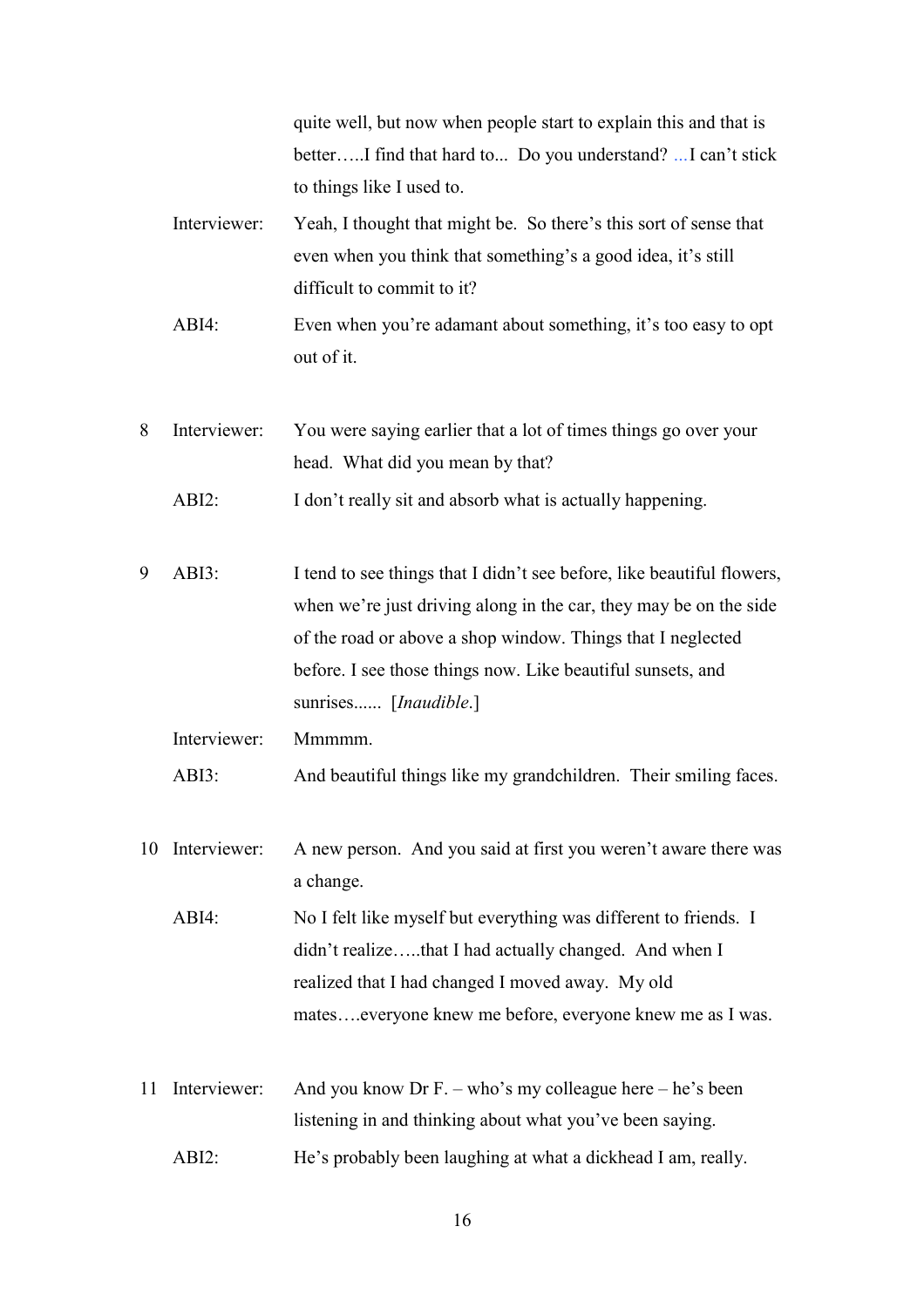c) Somatic Markers: Incorporating Bechara and Damasio's findings in the context of capacity assessment presents a number of its own distinctive challenges. As we have seen, the Somatic Marker Hypothesis combines both neurophysiological and psychological claims. Our research protocol did not incorporate neurophysiological monitoring, so we provide no data as regards the presence or absence of aSCRs in our research subjects. But as we have seen, such neurophysiological findings can have no direct application to legal assessment of capacity, since any legally attestable finding as regards DMC must be couched in psychological categories. Moreover, the specific findings in Bechara and Damasio's studies pertain to repeated iterations of a sequence of similar decisions undertaken in an experimental laboratory setting. aSCRs in the healthy population are *learned responses* after exposure to an iterated decision-task that provides immediate feedback as to benefit-or-loss. So while the neurophysiological results may be of considerable significance in advancing our understanding of the brain, they have no direct application in assessing the capacity of individual patients to make decisions outside the laboratory setting – particularly when such decisions may be one-off (whether to accept or refuse treatment) or where the balance of benefits and gains may manifest itself only over a long period (as with many disputed financial decisions). If the findings regarding somatic markers are to be made relevant to the assessment of DMC, then the task of "translation" must indeed be undertaken in earnest.

Our initial strategy was to take up Bechara and Damasio's own translation proposal, which turns on the hypothesis of a correlation between the neurophysiological deficit (absence of aSCRs) and a particular psychological deficit pertaining to the experience of emotion. One version of Bechara and Damasio's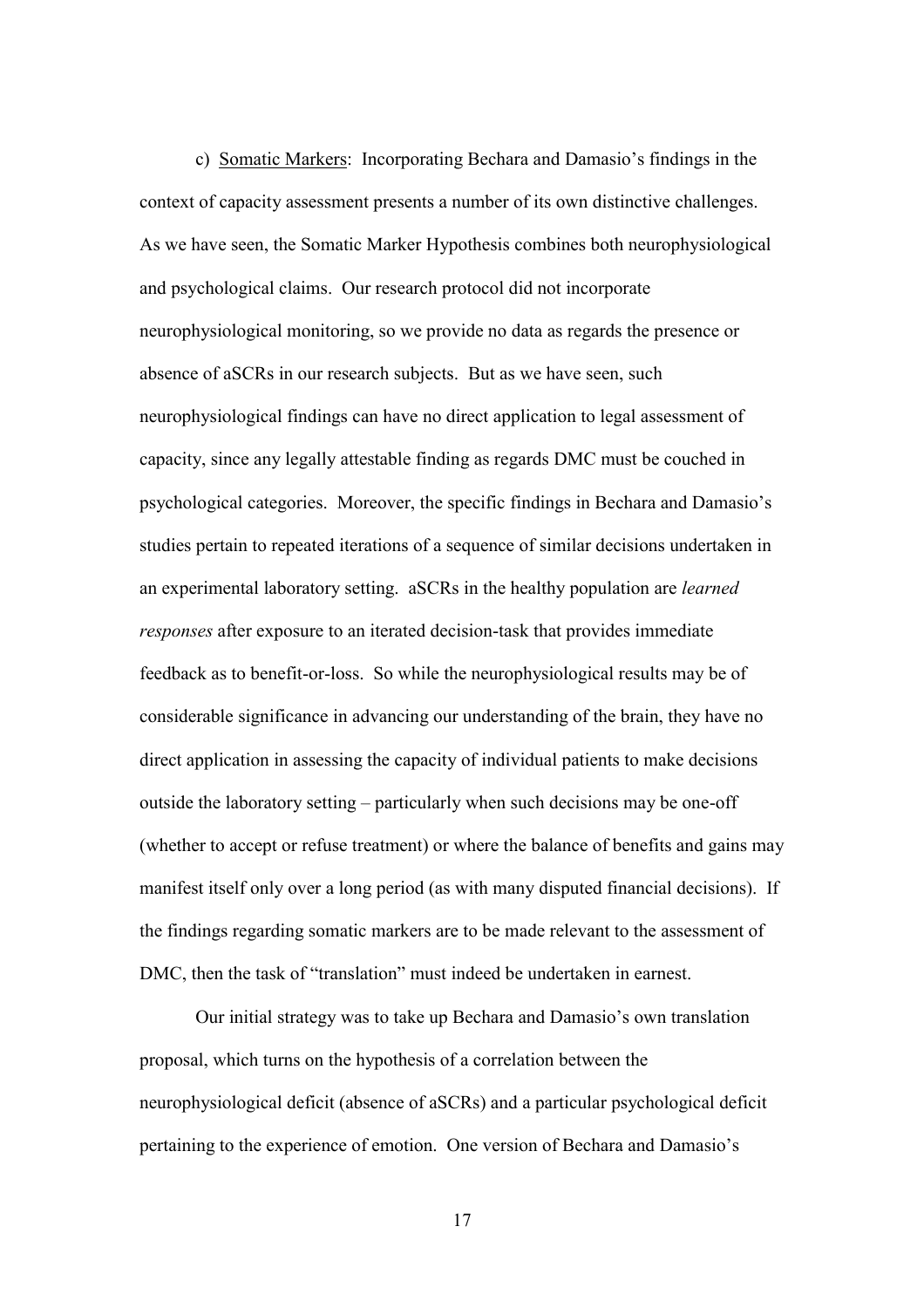"translation" into psychological terms is framed as follows: "the abnormality is such that they do not engage emotions in relation to complex situations and events" (Bechara, Damasio et al*.* 2000, 295). Accordingly, we began by sorting the interview transcripts for traces of the presence or absence of this form of emotional engagement.

Our initial finding was that emotional engagement with complex situations and events was both reported and manifested in the interviews. Indeed it was not uncommon for the patients to be quite sentimental, and to manifest behavior patterns in which they sought emotional closeness with the interviewer.

| $12$ ABI3: | That's alright. I did tell you before that all you'd get is the truth |
|------------|-----------------------------------------------------------------------|
|            | out of me. I always tell the truth and I tell you my inner feelings   |
|            | as well, which is what you had some of today. And you're              |
|            | allowed to call me T <sub>r</sub> , as well.                          |
|            |                                                                       |

Interviewer: I can call you T.?

13 ABI6: Well you need people that care around you….you can't beat affection.

- 14 Interviewer: Yeah, you know, put a list. If someone asked you "What do you care most about?" what would you put at the top of the list? ABI3: My wife and my family. My wife first, children and my grandchildren. And my Mum, rest her. My Mum was top of the tree, and my wife because I adore her.
- 15 ABI4: I used to have a really good support worker … called S. We ended up really close, like best friends. … I used to see him, he was like what they call a technical case manager.

Interviewer: He was like a support worker?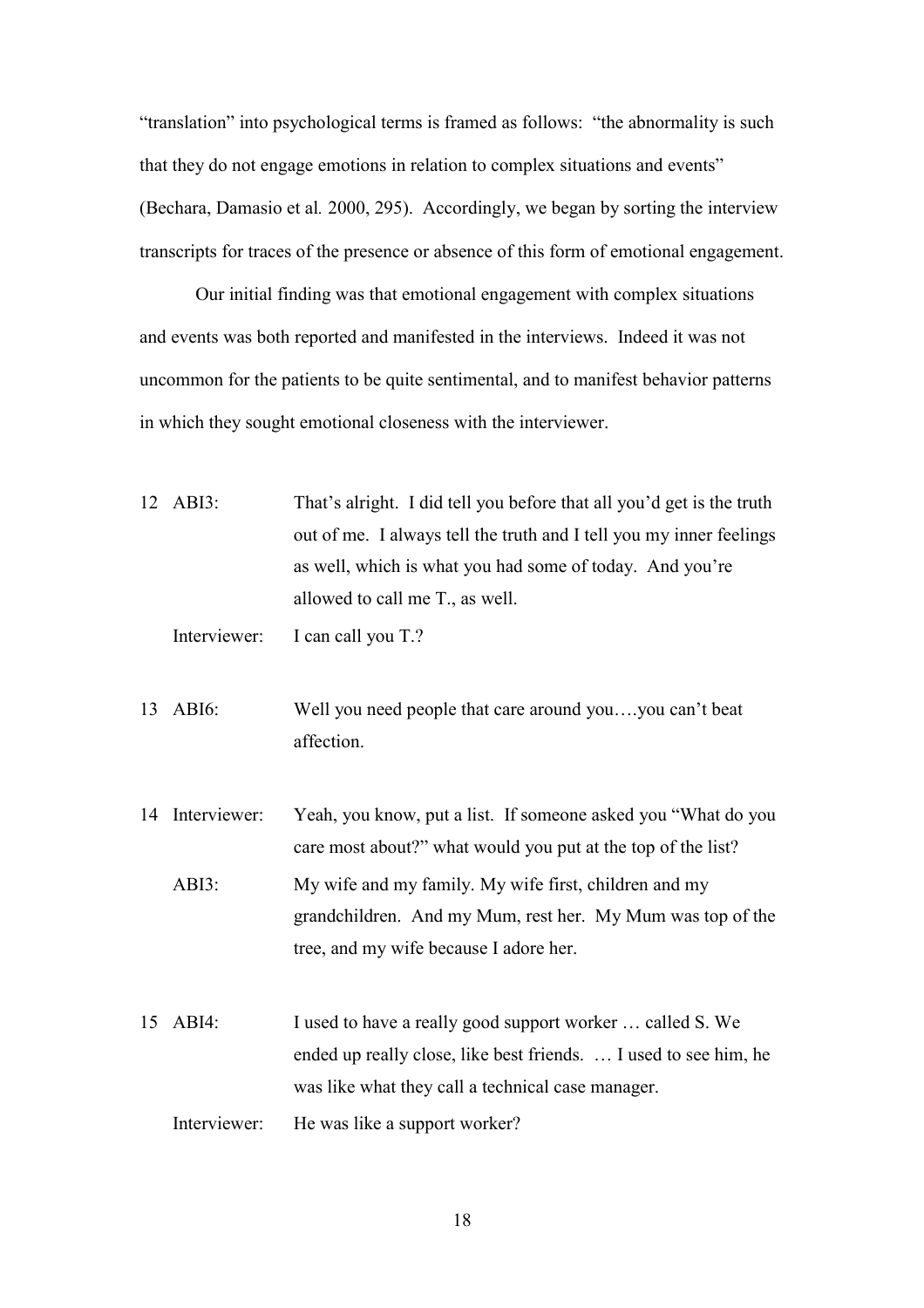ABI4: A case manager, yeah. I had two or three of them and then there was this bloke called S, it was like a different association, and we were like really close and … all my family loved him. I loved him, I thought he was brilliant. And then one day he died. And I was gutted.

These passages, and others like them, indicate that inability to engage emotionally with complex situations is not a well-represented deficit in our population of patients.

But the Somatic Marker Hypothesis is not a claim about emotionality or sentimentality as a general character trait. The phenomenon to which Bechara and Damasio have drawn attention is a particular function of a bodily response in influencing patient choices. Somatic markers do their work, according to Bechara and Damasio, by providing a kind of visceral signal to the decision-maker – a signal that operates independently of ordinary, discursive cognition. In one particularly striking result, research subjects with brain injuries continued to make the "wrong" (i.e., disadvantageous) bets even after reaching what Bechara and Damasio call "the conceptual stage" – i.e., a stage at which they could explain how the gambling task was structured and why the choices they were making were disadvantageous in the long run (Bechara et al. 1997). We therefore returned to the interview transcripts to look for traces of this phenomenon among our research subjects. We take up this theme further in §5, below; for now, we note that at least two of the research subjects did report a phenomenon that seems to reflect this form of non-discursive signaling. In both cases, the reports were offered in response to a series of questions about trust.

16 Interviewer: Tell me, when do you know whether something is threatening or not to be trusted? When do you know? How do you know?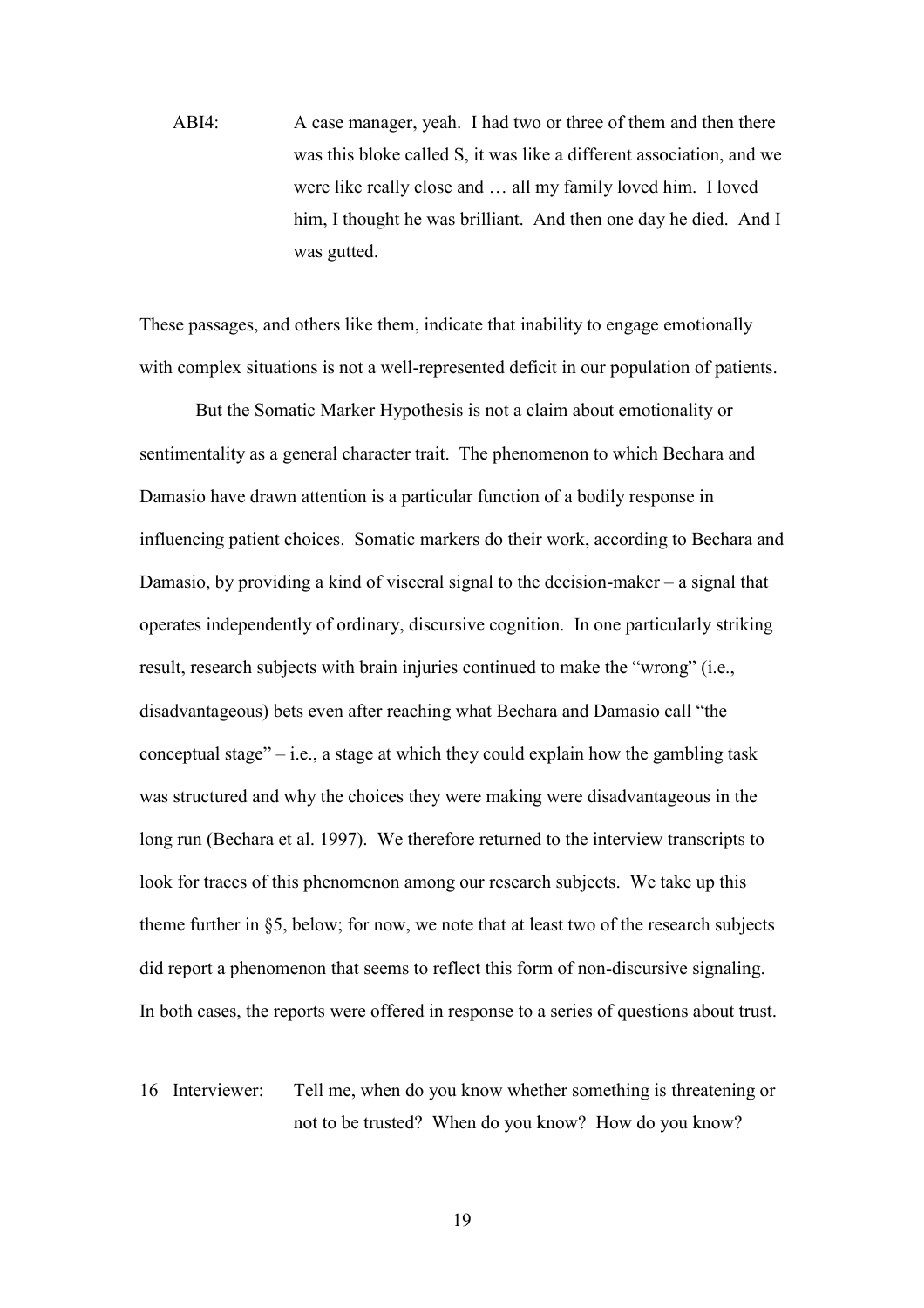- ABI2: I don't know, I just pick up on different things, like their body language, the way they are acting, what they're doing at the time, the things they say, plus people start lying….they might lie about something… and I might catch them out. And then I start questioning everything else they tell me and start looking into what they've told me before and then I find they're just lying about a lot of things
- 17 Interviewer: Yeah. Some people you feel comfortable with and trust, and others, as you were describing there, you don't at all. What makes the difference?

ABI3: It's a vibe. Now I trust you.

A pattern emerges from these initial results. The patients in our study each suffered from significant brain injuries. Family members and care-professionals expressed considerable doubt as to their competence to make decisions for themselves. But with our first attempt to translate results from the three research paradigms into strategies of investigation in the setting of a capacity interview, these patients systematically exhibited the range of abilities that have been shown to be negatively impacted in this patient population as a whole. If an assessor stopped at this point, s/he might well conclude that the presumption of capacity has not been overturned. But as we shall see, there proves to be more to the story.

#### **§5: A Modified Approach**

In getting beyond this initial obstacle, we found it useful to draw on an earlier research tradition which focused on the ways in which OPD patients navigate what we shall refer to as *the decision situation*. The starting point here is the phenomenological observation that decision-making is not a narrowly psychological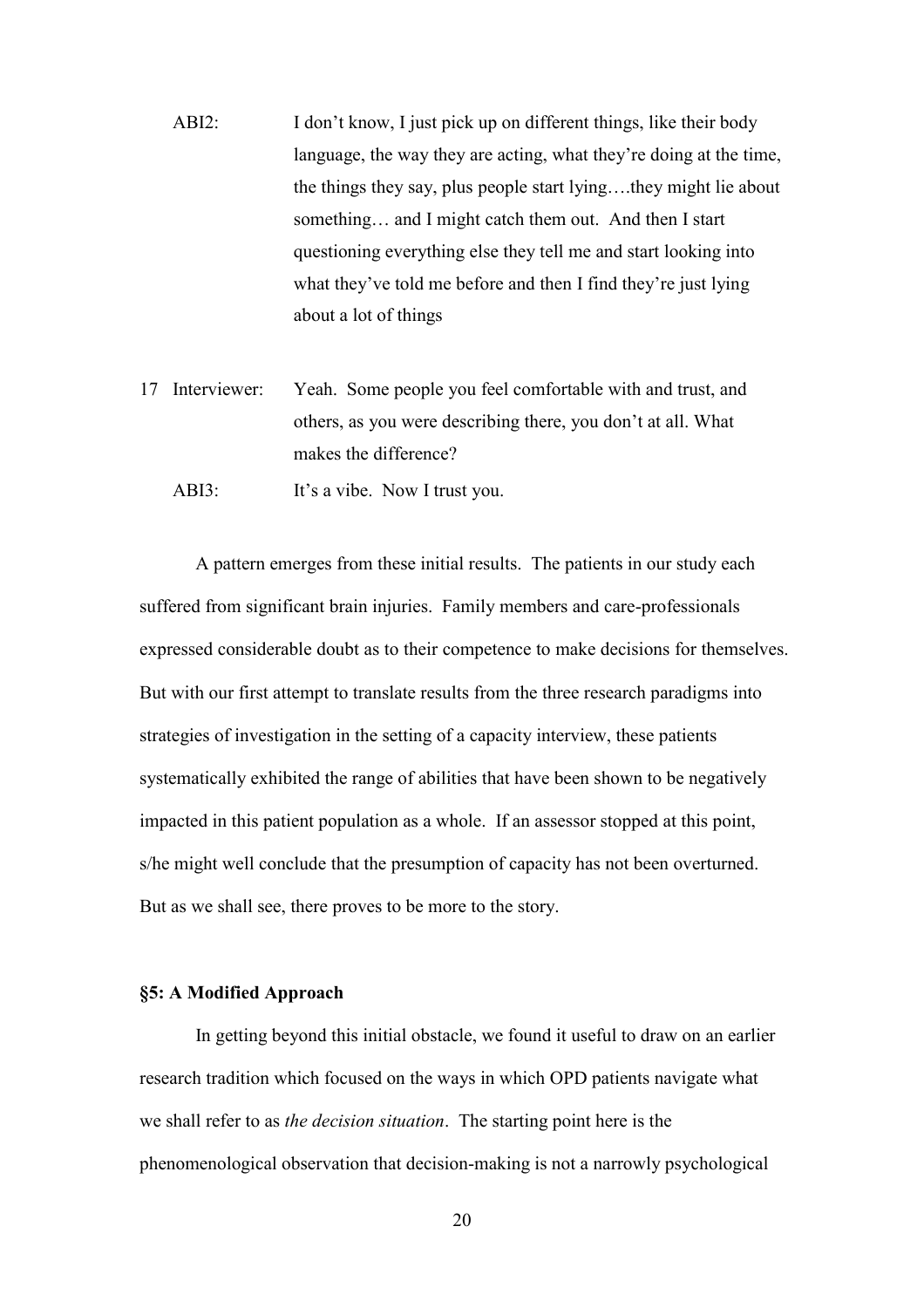or neurophysiological phenomenon. Decision-making does not take place "in the head"; it takes place *in the world*, and involves navigating a decision situation which is populated with options, opportunities, dangers, temptations, etc., as well as by the patient and other people. The ability to make decisions is therefore not simply a matter of *understanding abstract information*; it involves *understanding the concrete decision situation*, and finding a way to navigate it.

Nearly thirty years ago Lhermitte documented and described a distinctive dysfunction in the ways in which ABI patients respond to a decision situation. Patients suffering from *environmental dependency syndrome* (EDS) exhibit an "exaggerated dependency on the environment for behavioral cues" (Lhermitte 1986a, 326). One patient in Lhermitte's study would pick up a pair of spectacles laid on the table in front of him and attempt to put them on, even if he was already wearing glasses.

Lhermitte theorized EDS in both physiological and phenomenological terms. Physiologically, he proposed that EDS is associated with "liberation of parietal lobe activity, which is no longer submitted to the inhibitory effect of the frontal lobe" (Lhermitte 1986b, 142). Phenomenologically, he interpreted the syndrome as a disruption of the complex balance between engagement with and disengagement from one's immediate environment: "The shifting balance between dependence and independence with relation to the environment is one of the basic components of personal autonomy" (Lhermitte 1986b, 335).

Lhermitte's approach can itself be understood as an extension of an earlier research tradition associated with Goldstein. Drawing on his extensive interaction with soldiers who had suffered head injuries in the First World War, Goldstein developed a schema for evaluating ABI deficits. The schema reflects a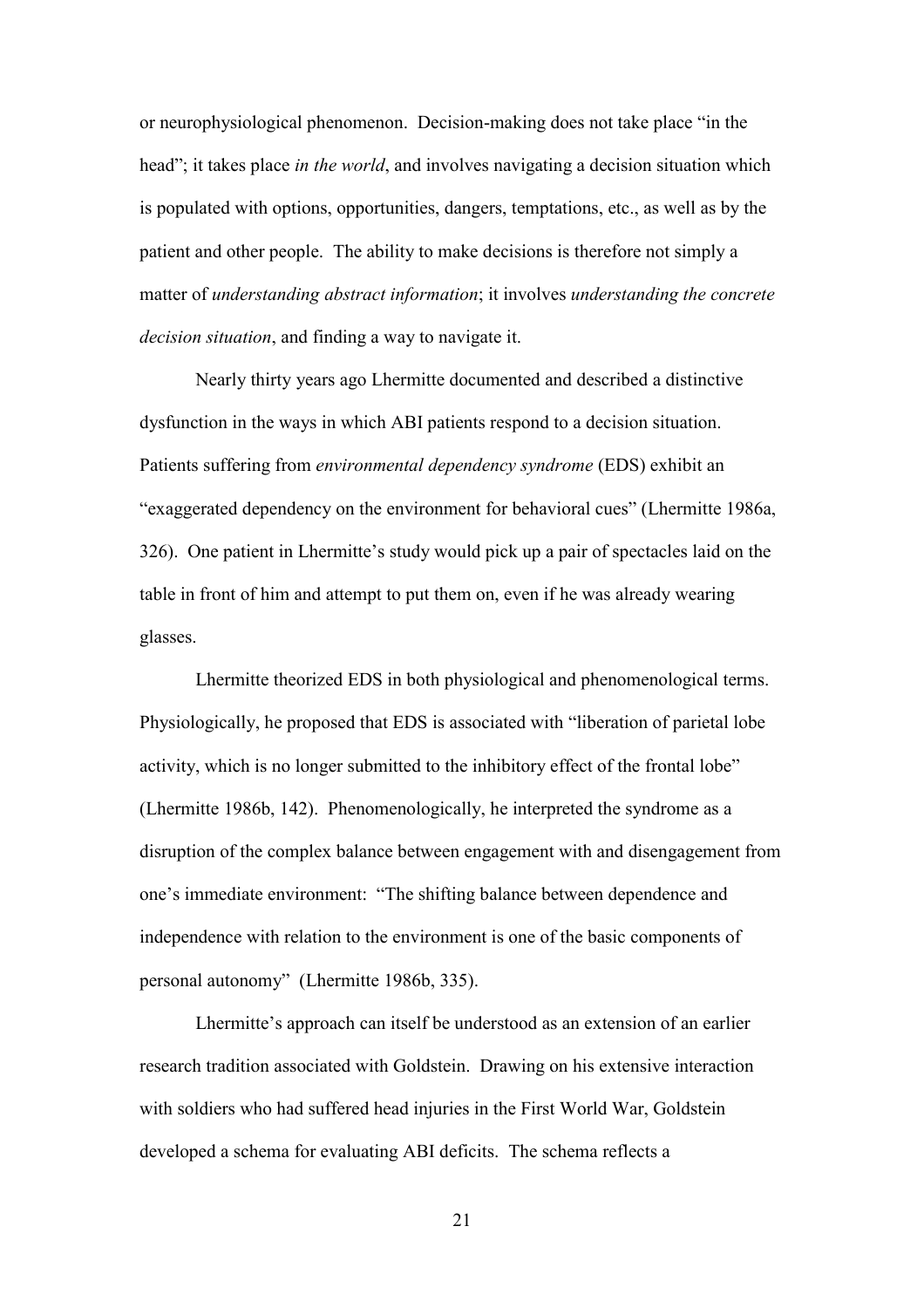phenomenologically informed attempt to articulate a set of abilities that comprise and sustain the individual patient's place in her world and to identify the ways that these abilities can be compromised in ABI. Goldstein drew particular attention to the distinction between what he called "the abstract and concrete attitudes," and to the danger in ABI of what he referred to as "the loss of the abstract attitude." In specifying the loss of the abstract attitude, Goldstein, with Sheerer, invoked the ability "to detach our ego from the outer world or from inner experience" (Goldstein and Sheerer 1941, 4). Some of their illustrative examples anticipate Lhermitte's results exactly, as in the case of a patient who, when asked to carry a comb across the room, could not do so without combing her hair.

In our attempt to "translate" recent research findings concerning ABI deficits into strategies for DMC-assessment, we were guided by this earlier, phenomenologically informed research tradition. None of the patients in our study exhibited the extreme forms of EDS documented by Lhermitte. Nonetheless, we found that his proposals concerning disruptions in the balance of engagement and disengagement with the decision situation were relevant to the difficulties faced by our research subjects. As we have seen, recent research has served to isolate certain well-defined patterns of deficit in the population of patients with injuries to the frontal lobe. But in assessing DMC, it is a strategic mistake to treat these deficits in isolation. Rather, the critical question is whether and how the ABI deficits serve to disrupt the balance between "the abstract and concrete attitude" or between engagement with and disengagement from the cues afforded by one's situation.

a) Awareness-of-Deficit and Metacognition: Consider first what this approach can show us about the interrelated phenomena of awareness-of-deficit and metacognition. Start with a series of exchanges with research subject ABI4. We have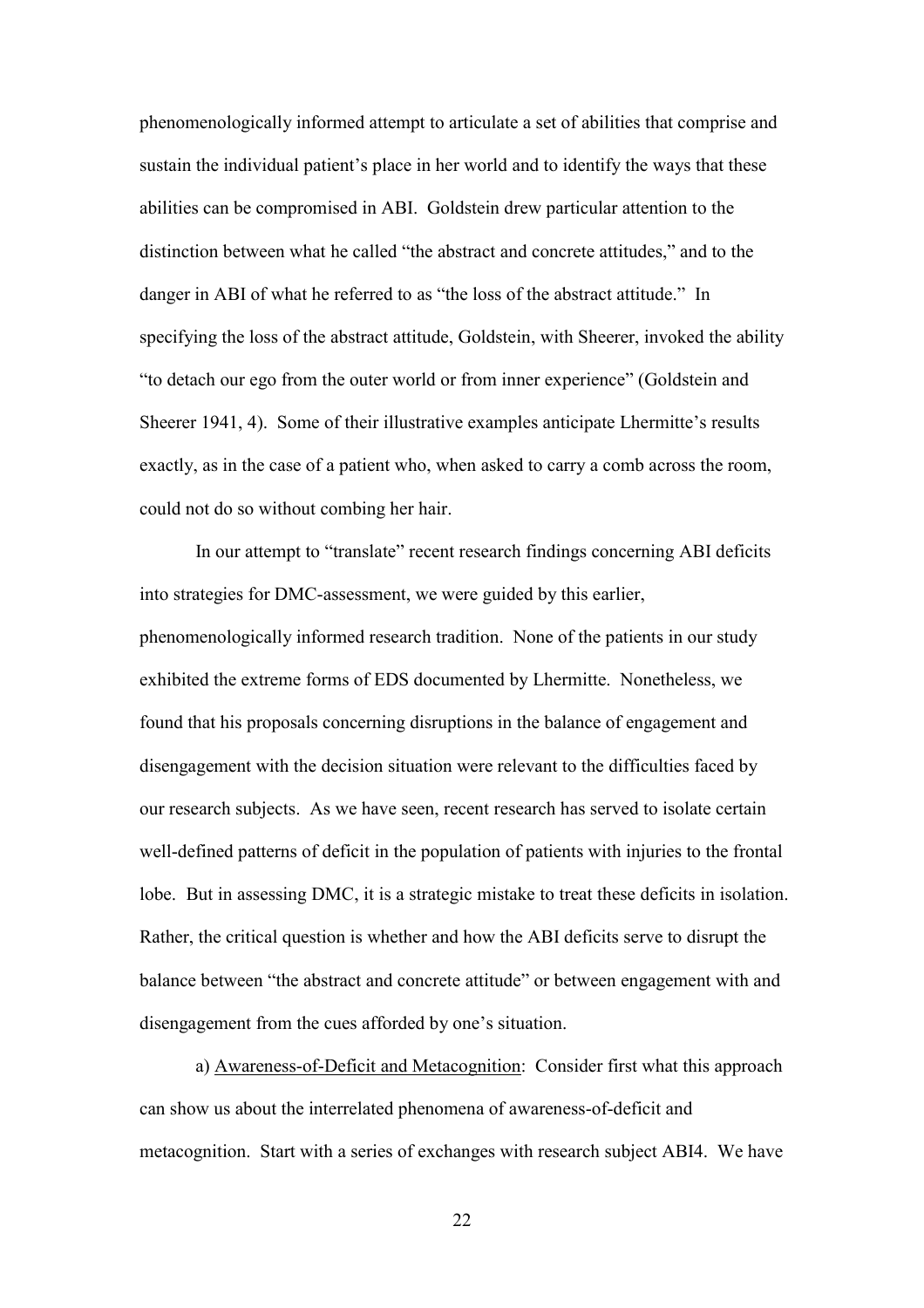already seen that ABI4 exhibited both awareness of deficit (excerpt 5) and metacognitive abilities (excerpts 7 and 10). But these abilities were exhibited in isolation from the decision situations in which they might have been exercised. In following up with ABI4, we asked him to reflect on past decision-making episodes – in particular the decisions associated with his discharge from hospital. Here a distinctive pattern came into view.

- 18 ABI4: It was really weird because in the hospital, everyone else was really bad. Like they couldn't walk or talk, totally mute … . But I was fine, I was walking and talking, and I thought everything was fine. And when I went home, I was like gone. I couldn't walk, couldn't walk upstairs. I was stuck in bed, and I couldn't talk, you know… . It's nuts, isn't it? But when I was walking and talking I was fine. Every single day in the hospital I was asking if I could go home. "I want to go home, I want to go home. I'm fine, look at me. You can see I'm fine." So eventually they gave in and said "Go on then, go home". And once I was home it was just different, you know. Before that I'd felt like I was better, I was fine … . Interviewer: So when you were in hospital you felt it was all ok, you were
	- walking around, you could speak, think, express yourself … ? ABI4: I was feeling fine, ... but once I got out of hospital I realized how bad I was.

Interviewer: Outside of hospital it didn't work out?

ABI4: No, that's when I realized how bad I was.

Notice first that there is a sense in which this exchange itself exhibits both awareness-of-deficit and metacognition. Within the context of the interview situation, and hence retrospectively, ABI4 is showing awareness of some of the deficits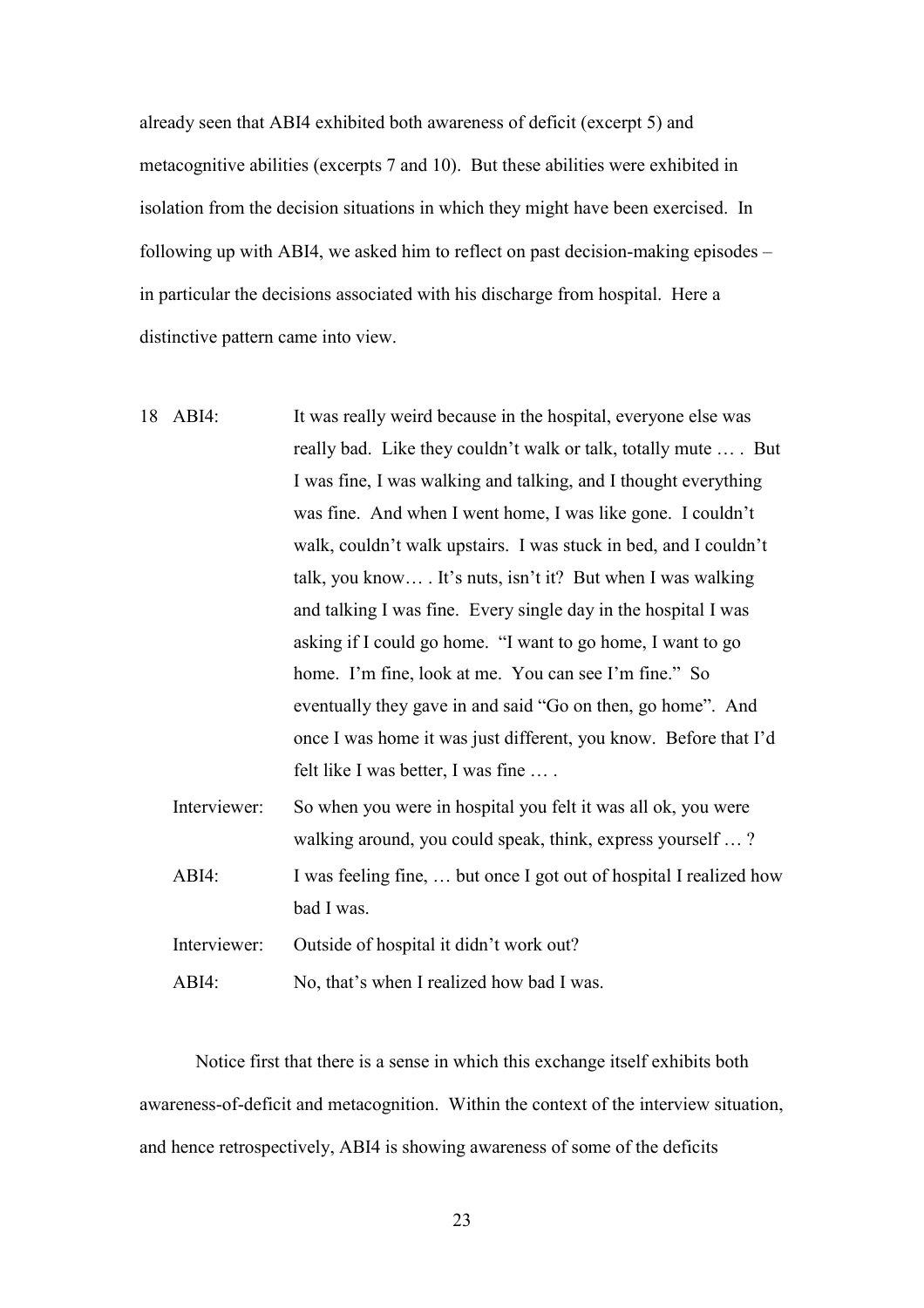associated with his injury and he is able to reflect on the process of thinking that led to his decision to be discharged. But the account he gives of the original decision situation itself is very different. In trying to orient himself in the decision situation, ABI4 lacked insight into his own deficits, and so was unable to incorporate information about his deficits in the decision about discharge. ABI4 was himself clearly aware, but only retrospectively aware, of this inability:

- 19 Interviewer: So this thing about not being able to see it at the time…not being able to see something at the time. I guess sometimes other people can see it at the time, but –
	- ABI4: Yeah if you're outside looking in you can see things, can't you, but on the inside you can't see it.

The exchange with ABI4 suggests a first refinement in the use of "awareness of deficit" as a category in assessment of DMC. At a minimum, we need to distinguish between *retrospective* and *concurrent* awareness-of-deficit. In order for awareness-of-deficit to inform the patient's navigation of the decision situation, it must be "real-time,"  $-$  i.e., it must be concurrent with the deliberative process.

It is important to record one further observation about this exchange with ABI4. As the interviewer probed the patient's capacity to make decisions about place of residence, the patient himself shifted the modality of the exchange so that the interview itself took on the form of a decision situation.

20 ABI4: I want to get out, have a fresh start where no one knows me, and I don't know anybody, and start all over again. Start totally fresh, start a totally fresh life, a totally fresh life.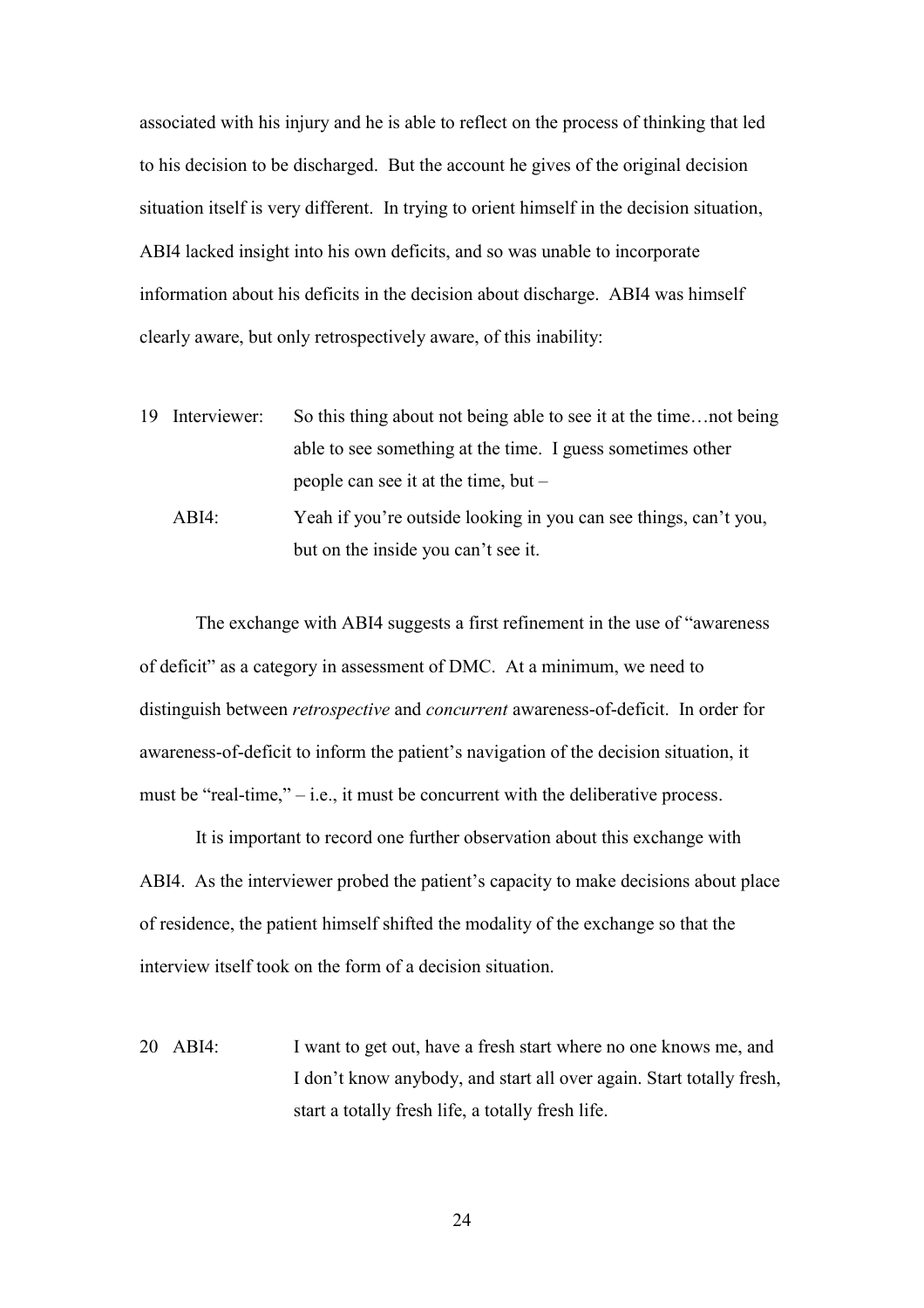- Interviewer: And when you think like that, do you want to do it by yourself, alone, or do you want help from others?
- ABI4: Do it myself.

Interviewer: Do it yourself?

- ABI4: Yeah. I mean my uncle, when he got out of the nick ... 9 years or 10 years … . He's out now, he's living up north ... . When I get out of hospital I could go and see him … .
- Interviewer: So what you're saying is that what you prefer is to start again, without any help from others. That's very, very different to hospital, isn't it, where there's an enormous amount of help that you're getting.
- ABI4: I don't need this bollocks [hospital care], I'm sick of it.

As the interview shifts into a modality where the patient is once again deliberating about what to do, his awareness of deficit (and the associated recognition of the need for support) seems to dissipate. So even in the context of an interview in which he had shown awareness-of-deficit, the patient shows an inability to *use* that information to navigate the challenges of the decision situation. This in turn suggests that the relevant variable in awareness-of-deficit is not simply concurrence.

The importance of this point was illustrated emphatically in an exchange with another patient in the study:

- 21 Interviewer: I mean, for example, in the restaurant you had somebody kind of shout at you after you got irritated and you kind of got into an argument which had got a bit out of hand, and it sort of started because, whereas before you would have managed the situation, now you lose your temper?
	- ABI3: Yeah.

Interviewer: Can you think of examples like that?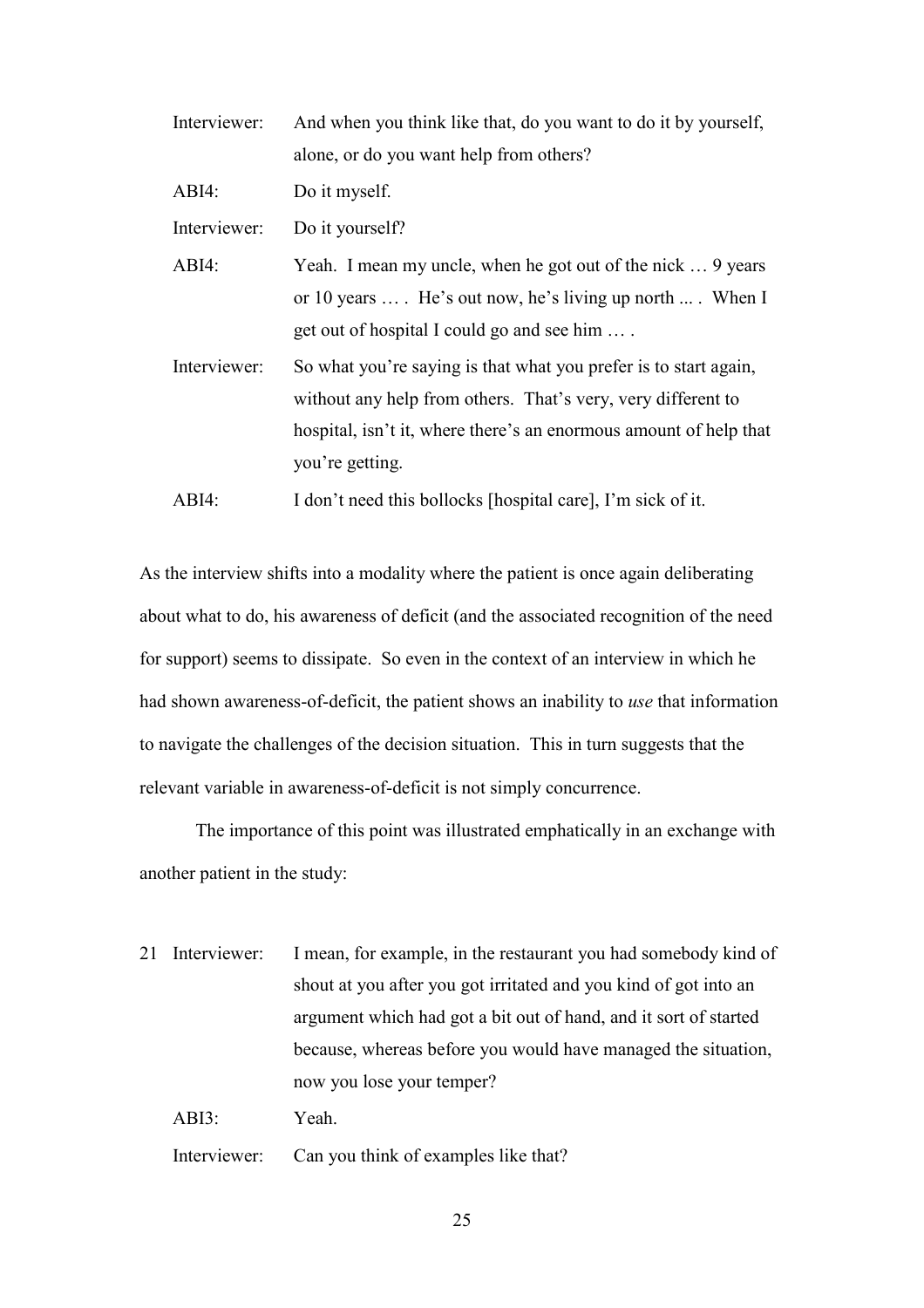# ABI3: Yeah it does happen. It does happen. [*Noise from another patient in background*.] I'll go out there and punch her on the fucking nose in a minute if she don't shut up!

In the context of this exchange, ABI3 shows explicit awareness-of-deficit, particularly as regards control of his temper. But even in the very act of expressing this awareness, he engages in the behavior that reflects the deficit. Concurrence in the awareness of deficit may well be a *necessary* condition for DMC, at least as regards certain classes of decision; but it is not a *sufficient* condition. For as ABI3 demonstrates rather vividly, concurrent awareness-of-deficit can fail to inform the patient's navigation of the decision situation. This is a phenomenon that we found reflected in other exchanges in the interviews, particularly with research subject ABI2:

22 ABI2: Yes. Again I do apologies for it [swearing/racist and sexist remarks]. I apologize every time - I spend two hours a day apologizing. I just get bored with it. I know it's outrageous and disgusting. I know it offends a lot of people but I just can't stop it.

| 23. | Interviewer: | Do you find certain things difficult to resist?                                                                                                                     |
|-----|--------------|---------------------------------------------------------------------------------------------------------------------------------------------------------------------|
|     | $ABI2$ :     | Yeah, women and cars, and money and drugs, drink. All of those.                                                                                                     |
|     | Interviewer: | But for example, if a nice looking woman pulled up in a fancy<br>car and said, you know, "Step in, but I want your £15,000" do<br>you think you might hand it over? |
|     | $ABI2$ :     | $£150,000$ $£1.5$ million  [ <i>inaudible</i> ]                                                                                                                     |
|     | Interviewer: | £15,000.                                                                                                                                                            |
|     | $ABI2$ :     | I don't know. She can have it, if she has a mini skirt and a nice                                                                                                   |
|     |              | peachy arse like Anna Kournikova, she could have £150,000 of                                                                                                        |
|     |              | mine if she wanted.                                                                                                                                                 |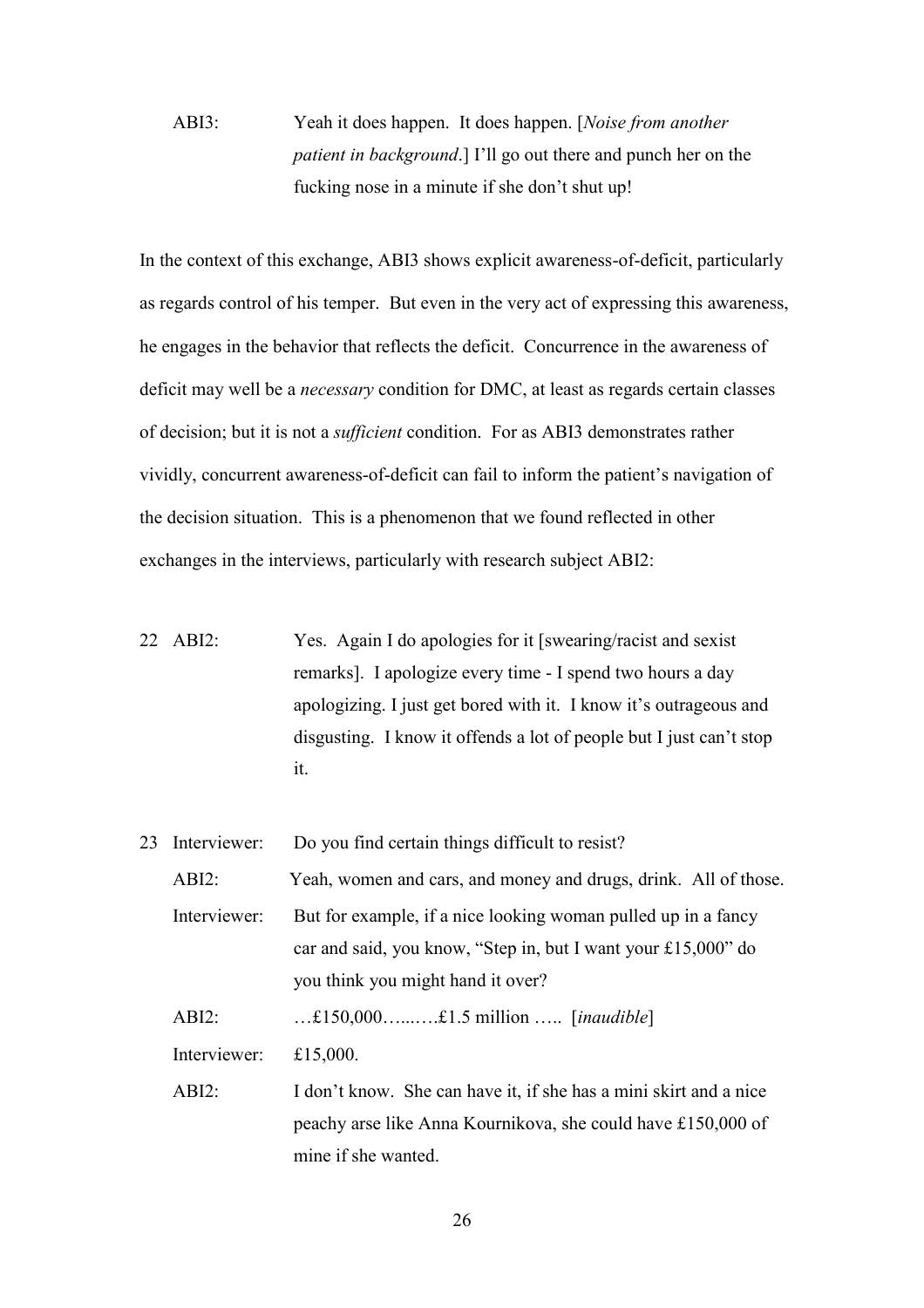Interviewer: But do you think that makes you a little bit vulnerable? ABI2: In a way, I suppose – yeah it does.

Notice first that ABI2 clearly exhibits awareness-of-deficit and metacognition. He is aware of his inability to control his impulses, and he shows an ability to think about his own thinking retrospectively. What is striking is the extent to which these abilities are themselves disengaged from his behavior. It is as if his awareness of impulsivity was floating on the decision-making like a thin layer of foam on the surface of the sea. So what ABI2 lacks is not awareness-of-deficit or metacognition *per se*. What ABI2 lacks is *effective online awareness-of-deficit and metacognition*. Specifically, he lacks awareness-of-deficit and metacognition that is both (i) concurrent with episodes of decision-making and (ii) integrated into his navigation of the decision situation. (See Anderson and Lux 2004.)

b) Somatic Markers: We found that the concept of somatic markers was wellsuited to integration with the research tradition deriving from Lhermitte and Goldstein. Recall that somatic markers do their work precisely by influencing decisions, providing positive or negative "biasing" of some options over others. Otherwise put: the somatic markers serve to *prefigure the decision situation*, providing the decisionmaker with an essential orientation in his choice-environment.

We have documented above (excerpts  $16 \& 17$ ) some exchanges in which our research subjects seemed to report traces of somatic prefiguring. But we also found evidence of the loss of this ability consequent upon ABI.

24 ABI2: When I was younger, like about 15, if I hurt a woman I couldn't square ... I used to get a bad feeling in my heart, I just couldn't do it. Now  $- I$  was trying the other day  $- I$  don't get those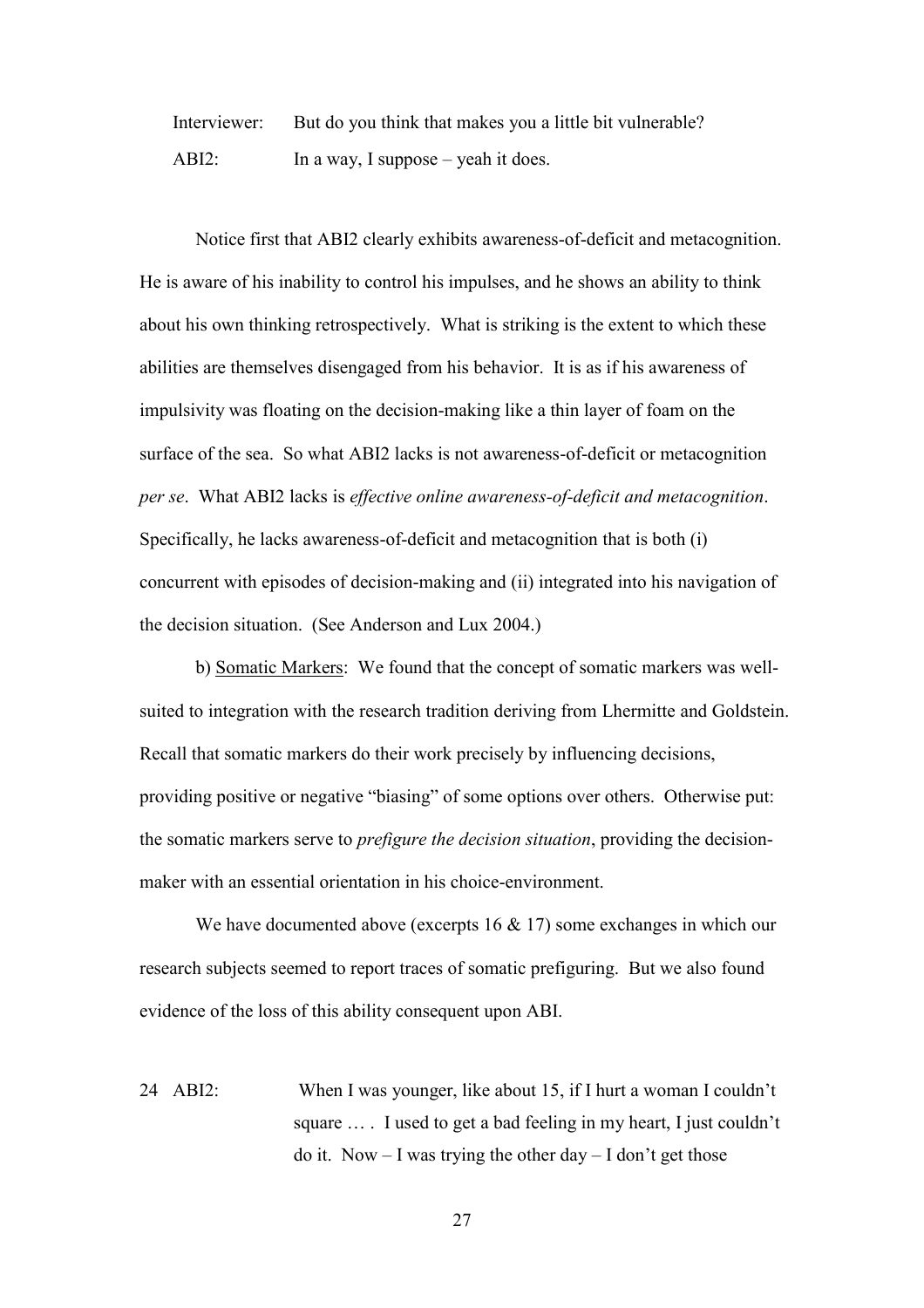feelings. I just say "cunt." I just don't get any feeling that I'm being bad or naughty.

Notice that ABI2 is here reporting on the absence of a distinctive set of feelings that had once served to guide and constrain his behavior. In the language of traditional morality, we might think of this as a loss of conscience. But we should think of the operations of conscience broadly here: not simply as pronouncing moral judgment, either prospectively or retrospectively, but as mediating the individual's experience of a normatively complex world. ABI2 is not lacking in moral knowledge; retrospectively and discursively he is able to identify and articulate what was inappropriate in his behavior. But this normative orientation was absent in the distinctive modality where it matters most: in shaping his immediate sense for the normative complexities of his concurrent decision-situation. The result was that he systematically engaged in behavior that he only subsequently came to recognize as wrong. Similar reports were given by other subjects in the study.

|          | 25 Interviewer: Ok, so how do you check your own disinhibition, then, when |
|----------|----------------------------------------------------------------------------|
|          | you're making decisions? How do you check it?                              |
| $ABI5$ : | $E_1$ [long pause] $E_1$ well I can't and I'm not aware                    |
|          | until it's happened and erand                                              |

26 Interviewer: Things are different now?

ABI4 : I make the wrong choices without realizing it. ... it turns out…..[ *Inaudible*] making the wrong choice.

Interviewer: So you can make the wrong choice without being aware that you're doing it?

ABI4 : And I don't realize until it's too late, you know.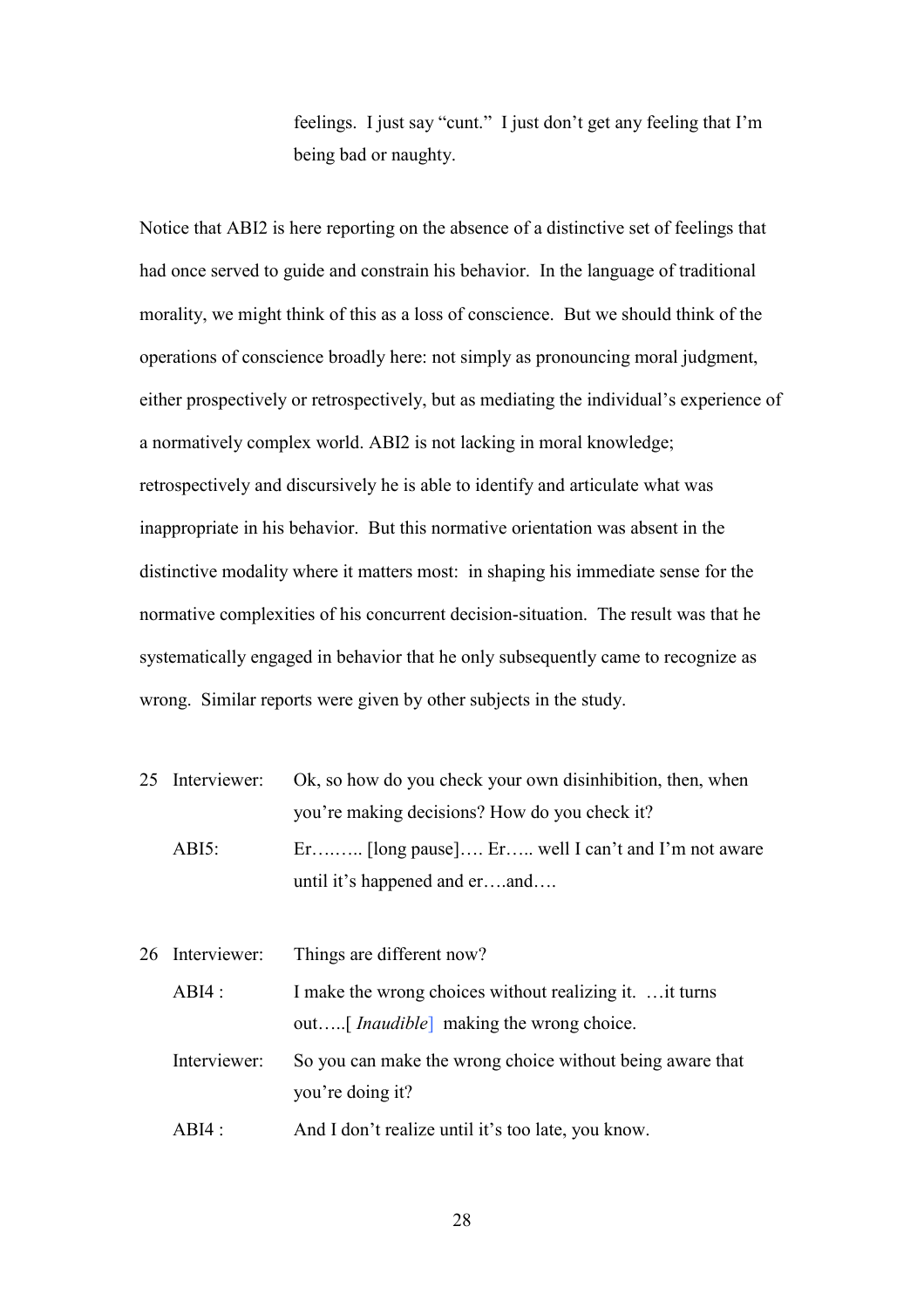Taken together, this data suggests a distinctive but variable pattern of impairment in patients suffering from OPD. Some patients exhibit deficits in awareness-of-deficit, in metacognition and in somatic markers in ways that profoundly impoverished their sense for the normative texture of the decision situations with which they were faced. Some patients find themselves navigating high-stakes decision situations without the effective online metacognition, awareness of deficit, and implicit normative orientation on which they might ordinarily have relied. These forms of impairment can directly threaten DMC.

#### **§6: Conclusion: Decision-Making Abilities and Legal Attestability in ABI**

The concept of DMC has been defined in law in terms of a cluster of psychological *abilities*. These abilities must be jointly present in order for a patient to make his own decision. This construction of the legal concept of DMC is not simply a matter of convention; it is the principal strategy for avoiding an outcome test for capacity. Legally speaking, the question of capacity is not a question about *what the patient decides*, but about what the patient is *able to do* in reaching a decision.

In applying our findings to the task of capacity assessment, it is therefore useful to frame the results in the legally canonical idiom of abilities. Specifically, the data from our study serves to identify a set of three abilities that can be compromised in patients with ABI and OPD. Capacity-assessment interviews should therefore be designed to probe for these abilities, with respect to the decision that needs to be made. Insofar as these abilities are themselves essential components of DMC, evidence of their absence at the material time can constitute the basis for a finding of incapacity as regards a particular decision. The three abilities are as follows: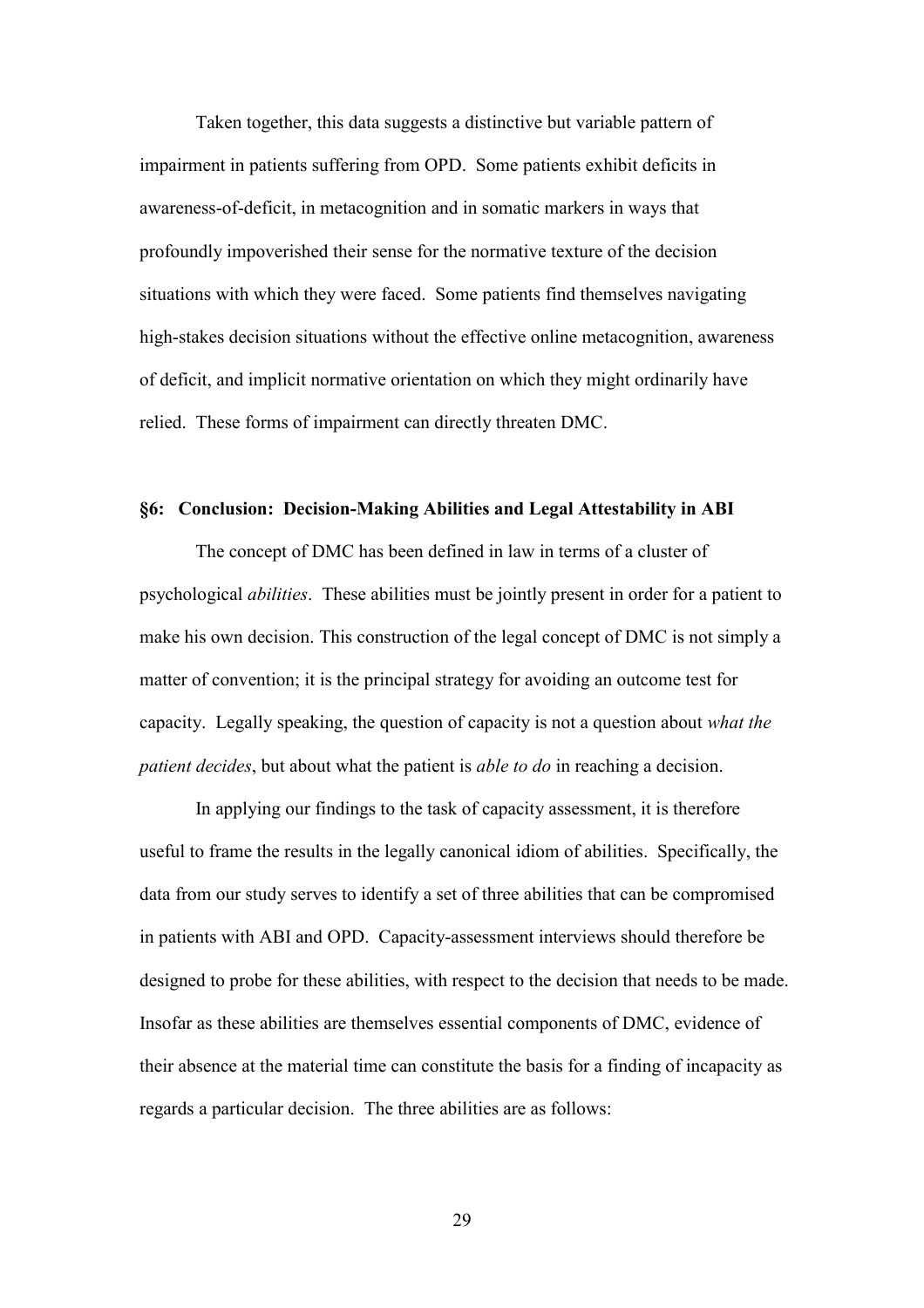*A. The ability to have 'real-time, online' awareness of deficits and impairments.* The patients in our study often exhibited awareness of their own deficits, but this awareness was in several instances either unavailable to those patients in the decision situation, or else could not be integrated into the deliberative process. Assessors of DMC in this patient population should therefore not be satisfied by evidence of reflective awareness of deficit, but should probe for the ability to have effective, online awareness of deficits and awareness, as defined in §5, above. Where the patient's awareness of deficit cannot be integrated with the decision-making process, and where such awareness is essential for making the decision at hand (for example, as regards a proposed package of support arrangements), DMC can be undermined for that decision.

*B. The ability to detach from and engage with impulses and behavioral cues afforded by the decision situation.* In any moderately complex decision situation, the decision-maker is faced with varieties of cues and stimuli to action. An individual with DMC characteristically has the ability (which he may or may not exercise) to step back from those cues and stimuli, temporarily disengaging his response in order to provide the time and space for deliberation. Several patients in our study either reported or exhibited an inability to suspend their behavioral responses in this way. For these patients, there is a class of decision-situations in which their response is effectively unmediated by reflection; in the limiting case it becomes little more than a motor response to an environmental stimulus. We also found evidence of a correlate inability: the inability to cut off the deliberative process in order to reengage with the immediate situation. One research subject reported on the way in which trivial decisions (e.g., about whether to have tea or hot chocolate) would lead him into cycles of paralyzing and irresolvable cycles of deliberation. In both cases, these inabilities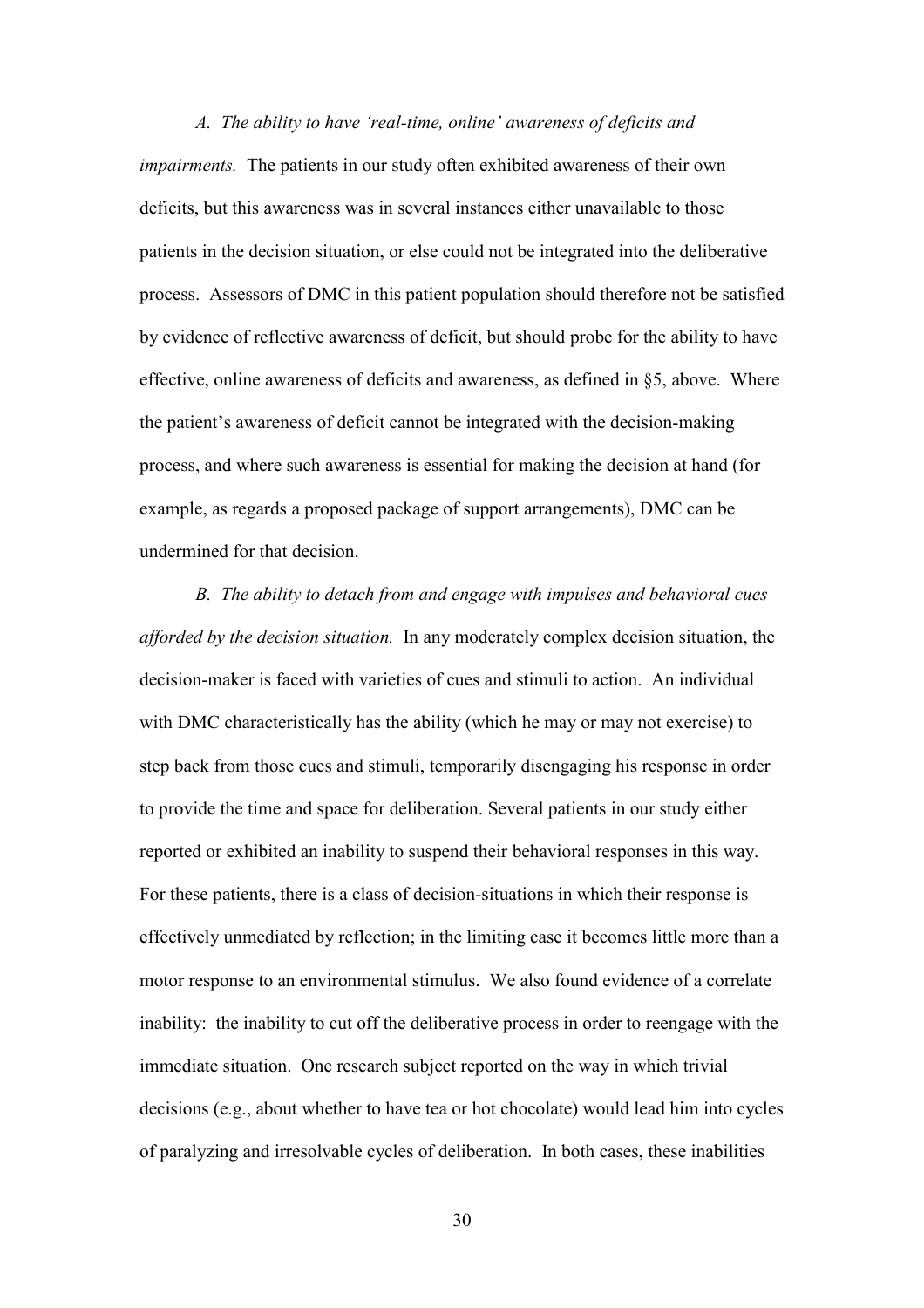threaten decision-making capacity, at least as regards the specific range of decision situations in which they are expressed.

*C.* The ability to prefigure a decision-situation by being attuned to relevant *normative features*. The ability to make decisions in a situation itself presupposes that the decision-maker either has or can acquire a sense of orientation in that situation, with a sense for the features and considerations that matter in reaching a decision. I can only 'use and weigh' information if I am alive to its normative significance. As the neurocognitive research has shown, our sense of orientation in a decision situation is produced in large part by processes that take place independently of conscious thought. For some of the patients in our study, this ability to find themselves normatively oriented in a decision situation is compromised, sometimes severely so. This is not to say that the decision-situation is normatively blank for them, but rather that important normative saliences of the situation come into view for these patients only after the decision has been made. In the words of ABI4: "I don't realize until it's too late." Where a patient is systematically blind to normative features of his situation that do indeed matter to him, he will need to be supported in ways that compensate for this inability. Where such support is unavailable or ineffective, DMC may be lost.

We can now return to the challenge of legal attestability. As noted at the outset, many of the behaviors associated with ABI and OPD are continuum phenomenon; i.e., they can be present or absent in varying degrees. Moreover, many of those behaviors can be found in one form or another in the healthy population. In order to arrive at a legally attestable assessment, we need to confront what we described earlier as the continuum and overlap problems.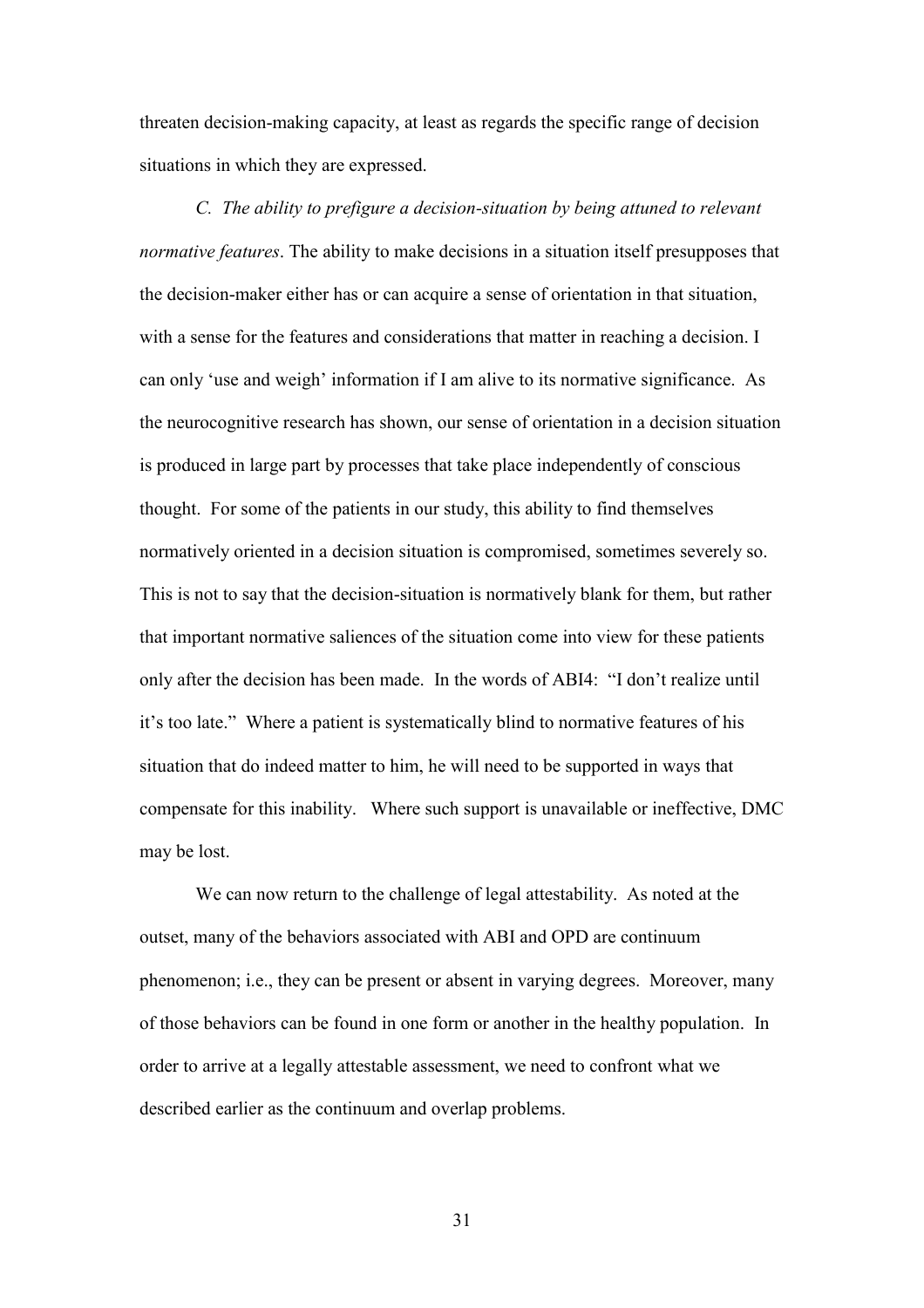In addressing these problems, it is worth beginning with a conceptual point. In thinking about the continuum and overlap problems, it is tempting think that a solution will have to involve "drawing the line" at some specific point on the continuum. Since the relevant phenomena vary by degrees, it may seem as if we must find some precise value which sharply separates capacity from incapacity. Once framed in these terms, the problem can seem insuperable. How can one nonarbitrarily make such a demarcation? And will this not inevitably leave us with two individuals whose psychological abilities vary only minutely, but who find themselves on opposite sides of the line? How could we justify such an outcome?

But this way of framing the continuum and overlap problems is misleading. To begin with, it overlooks the importance of the legal principle of the presumption of capacity. (See, for example, MCA §1.2.) In the context of an adult assessment, the law requires the assessor to operate with the rebuttable presumption that the individual in question has DMC. A finding of incapacity must be based on the provision of evidence sufficient to overturn the presumption. This gives a rather different conceptual shape to the continuum and overlap problems. The task is not to discover the exact dividing line which separates the capacitous from the incapacitous population. Rather, the task is to determine whether, in a particular case, there is sufficient evidence to overturn the presumption of capacity. There may indeed be difficult cases or grey areas where such evidence is lacking. If so, then in those cases, the presumption is not overturned. So in dealing with the continuum and overlap problems, we should be looking for patterns of evidence with regard to particular capacities that suffice for overturning the presumption. This is still a hard problem in many cases, but it is not an impossible one, and it admits of non-arbitrary solutions.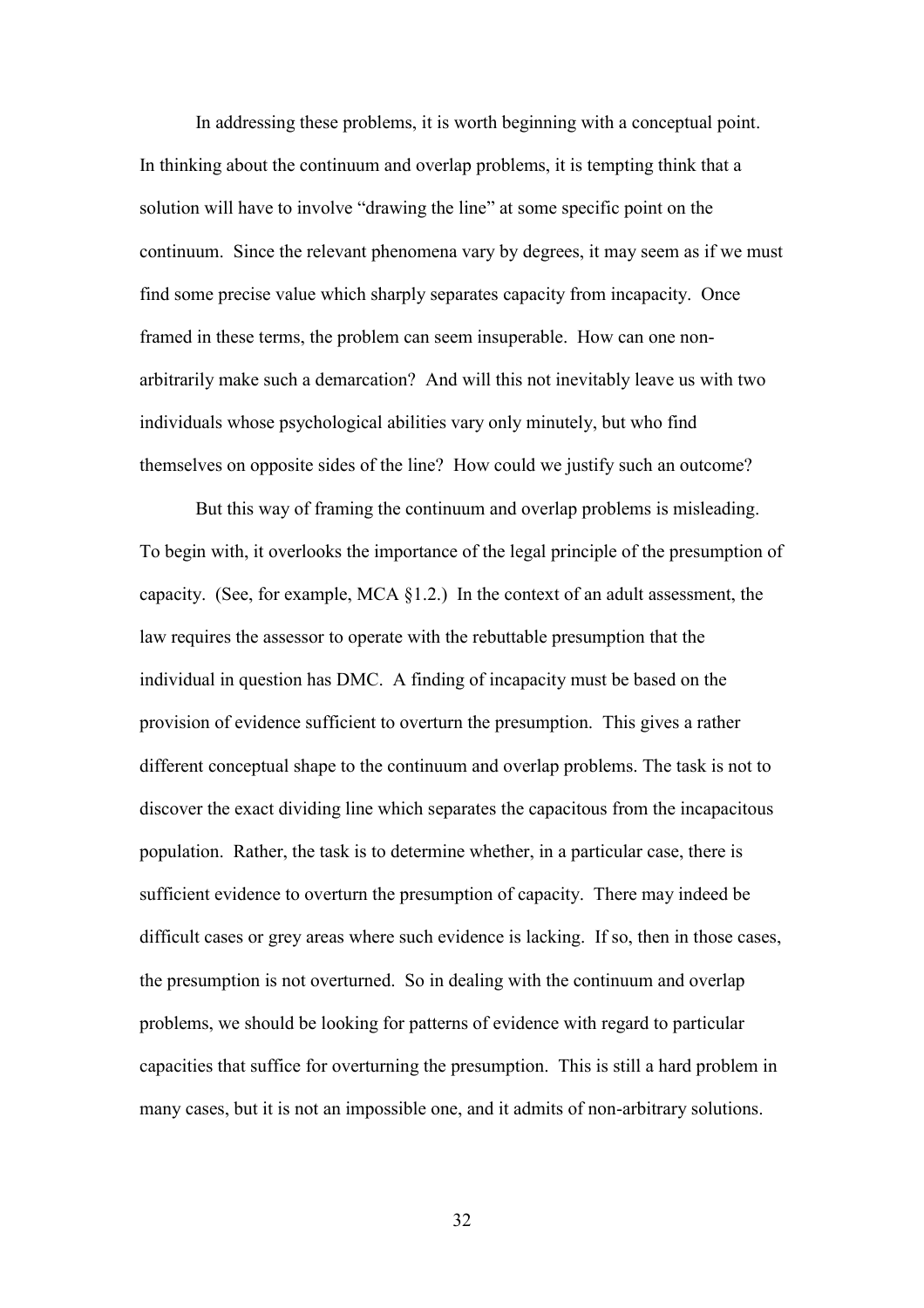Here a second point becomes relevant: behaviors that manifest themselves along a continuum can themselves reflect underlying differences in kind. Consider the case of impulsivity. The assessor's task is not simply to determine the *degree* of impulsivity in a particular patient; this is at most a starting point for investigation. The task is to probe for the underlying *source* of the impulsive behaviour – whatever its degree. The data from the present study show that at least in some cases, impulsive behaviour in an ABI patient is itself the behavioral manifestation of certain underlying inabilities. In such cases the degree of impulsive behaviour may be high or low; this is in part a function of the environment in which the patient finds himself, the strength of behavioral cues, and many other factors. The crucial point is that for some patients, that impulsive behaviour is born of underlying inabilities that themselves render decision-making impossible, at least for certain classes of decision.

Consider how this applies to the assessment of ABI2's DMC with regard to financial decision-making. ABI2 makes impulsive financial decisions, as we know both from consulting informants and from the evidence he himself provides in the interviews. But impulsivity itself does not suffice to establish incapacity. What we are now in a position to add is that ABI2 lacks Ability B with respect to certain decision-situations. ABI2's impulsivity is the visible manifestation of an underlying inability: when faced with certain kinds of behavioral cues, he lacks the ability to disengage for the purposes of reflection. We can attest to this inability on the basis of what ABI2 himself tells us about past episodes of decision-making. With other patients in the study, the same inability was exhibited in the conduct of the interview itself. This form of impulsivity is not simply a difference *in degree* from the impulsivity found in the general population; it is different *in kind*. In confronting certain decision-situations, ABI2 simply lacks the ability to create the time and space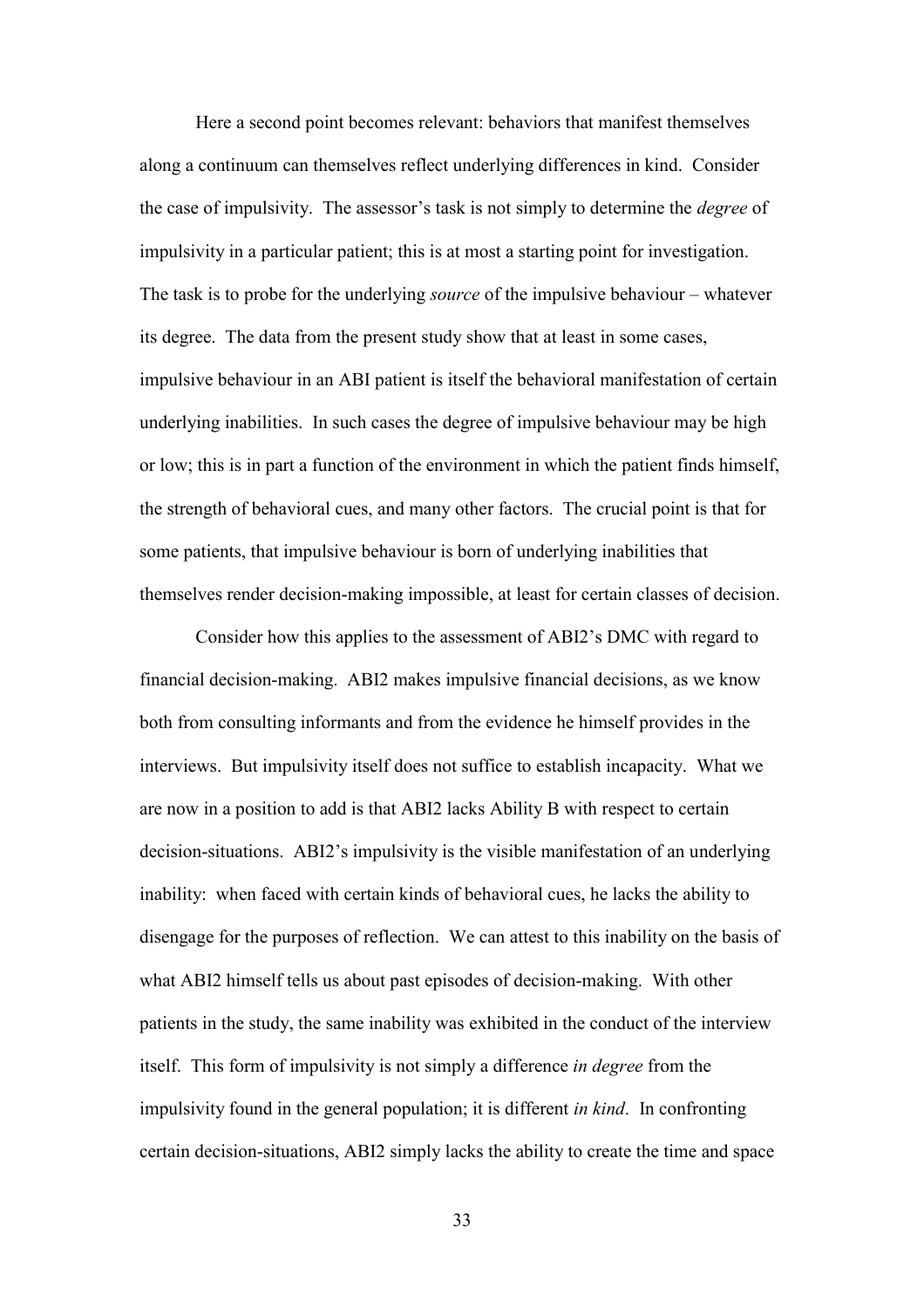for reflection; he lacks the ability to "engage the clutch" (so to speak) before responding. But without that ability he lacks the ability to deliberate ("use and weigh") in such circumstances; he therefore lacks DMC for that class of decisions.

Rousseau famously argued that the natural roots of human freedom lie in a distinctive looseness in the connection between human instinct and human action (Rousseau 1755). Rather than responding immediately to stimuli with a motor response, human beings are possessed of a distinctive ability, at least in certain domains and within limits, to suspend the motor response in order to reflect on whether and how to react. Rousseau recognized that we do not always exercise this ability; in many instances we simply respond to the affordances of our situation. But the *ability* to disengage, and then to re-engage, is an important component of the phenomenological and psychological structure of decision-making. Indeed, we can say more: it is a condition on its very possibility. What Rousseau did not know is that certain forms of brain injury can compromise this distinctive human endowment. Where the ability to strategically engage and disengage is lost, the possibility for deliberation goes with it. And where there is no ability to deliberate, there is no DMC either.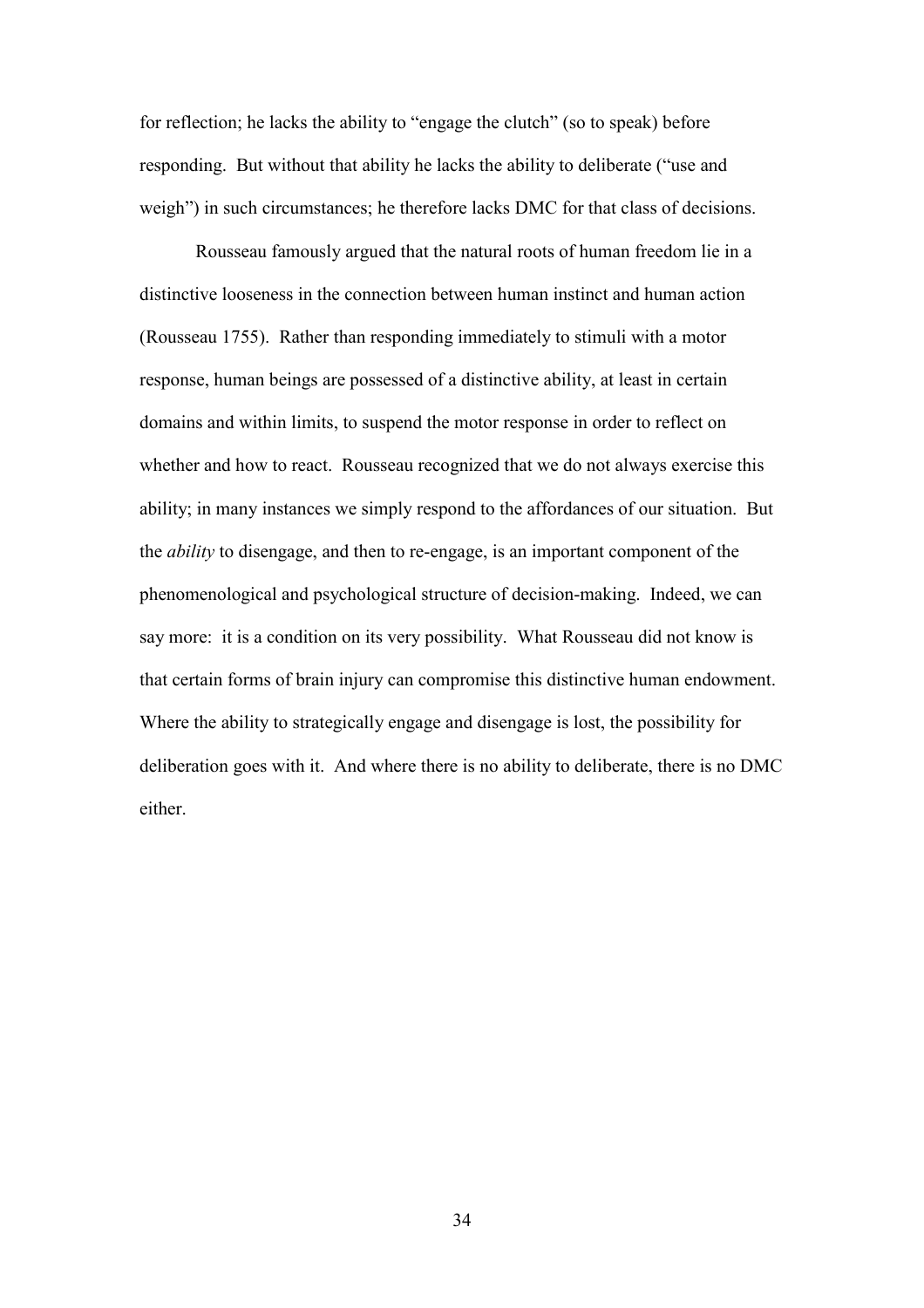Acknowledgements

We thank the participants and staff that made the study possible. Support for the research was provided by the Wellcome Trust and the Arts and Humanities Research Council. We would like to thank David Batho, Matt Burch, Darren Carr, John Cutting, Anthony David, Simon Fleminger, Béatrice Han-Pile, Matthew Hotopf, Denzil Lush, Genevra Richardson, Alex Ruck Keene. Thanks also to two anonymous referees.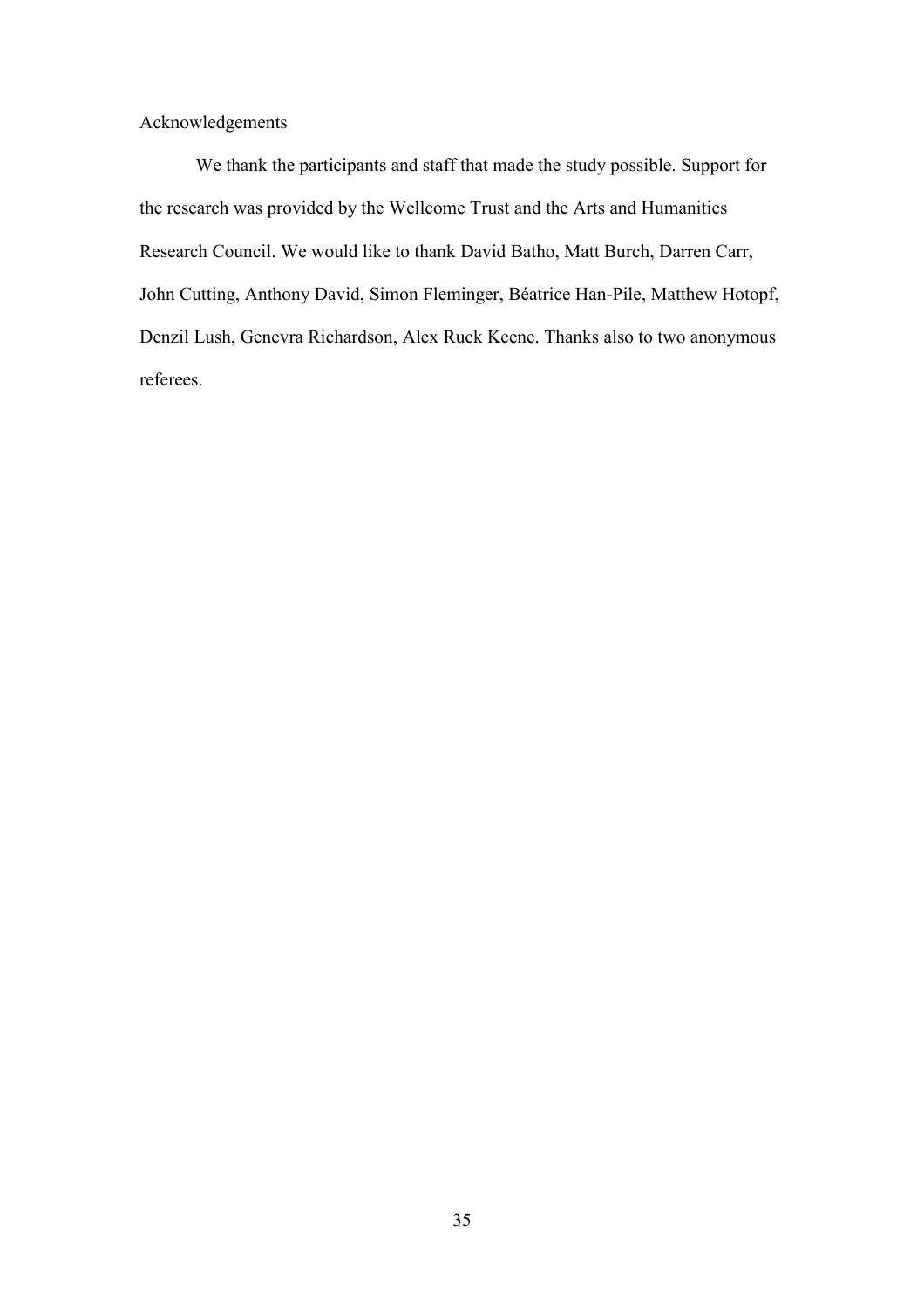References

- Anderson, J., and W. Lux. 2004. Knowing your own strength: Accurate selfassessment as a requirement for personal autonomy. *Philosophy, Psychiatry, & Psychology* 11(4): 279-294.
- Bach, L. J., and A.S. David. 2006 Self-awareness after acquired and traumatic brain injury. *Neuropsychological Rehabilitation* 16(4): 397-414.
- Bechara, A., A. Damasio, H. Damasio, and S.W. Anderson. 1994. Insensitivity to future consequences following damage to human prefrontal cortex. *Cognition* 50 (1-3): 7-15.
- Bechara, A., D. Tranel, H. Damasio, and A. Damasio. 1996. Failure to respond autonomically to anticipated future outcomes following damage to prefrontal cortex. *Cerebral Cortex* 6(2): 215-225.
- Bechara, A., H. Damasio, D. Tranel, and A. Damasio. 1997. Deciding Advantageously Before Knowing the Advantageous Strategy. *Science* 275(5304): 1293-1295.
- Bechara, A., H. Damasio, D. Tranel, and S.W. Anderson. 1998. Dissociation of working memory from decision making within the human prefrontal cortex. *The Journal of Neuroscience* 18(1): 428-437.
- Bechara, A., H. Damasio, A. Damasio, and G.P. Lee. 1999. Different contributions of the human amygdala and ventromedial prefrontal cortex to decision-making. *The Journal of Neuroscience* 19(13): 5473-5481.
- Bechara, A., H. Damasio, and A. Damasio. 2000. Emotion, decision making and the orbitofrontal cortex. *Cerebral Cortex* 10(3): 295-307.
- Bechara, A., and M. Van Der Linden. 2005. Decision-making and impulse control after frontal lobe injuries. *Current opinion in neurology* 18(6): 734-739.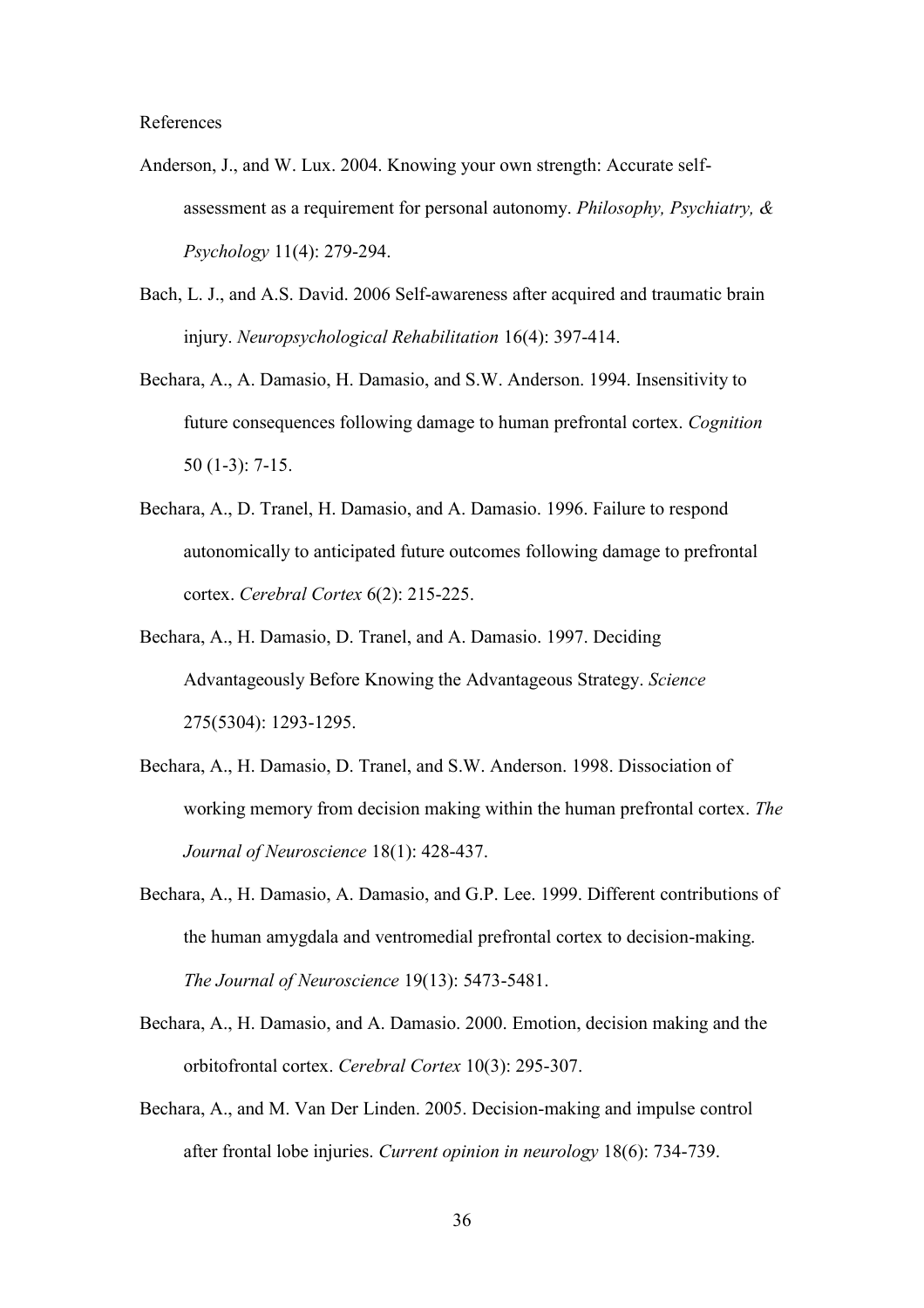- Charland, L. 2006. Anorexia and the MacCAT-T test for mental competence: Validity, value, and emotion. *Philosophy, Psychiatry, & Psychology* 13(4): 283- 287.
- Charmaz, K. 2006. Constructing grounded theory: A practical guide through qualitative analysis. London: Sage Publications ltd.
- Ciurli, P., U. Bivona, C. Barba, G. Onder, D. Silvestro, E. Azicnuda, J. Rigon, and R. Formisano. 2010. Metacognitive unawareness correlates with executive function impairment after severe traumatic brain injury. *Journal of the International Neuropsychological Society* 16(2): 360-368.
- Craigie, J. 2009. Competence, practical rationality, and what a patient values. *Bioethics* 25(6): 326-333.
- Damasio A. 1994. Descartes' error: Emotion, reason and the human brain. New York: Putnam Publishing.
- Dunn, L. B., B.W. Palmer, and J. H. Karlawish. 2007. Frontal dysfunction and capacity to consent to treatment or research: Conceptual considerations and empirical evidence. In *The Human Frontal Lobes: Functions and Disorders*, eds. B. Miller and J.L. Cummings, 335-344. New York: The Guilford Press.
- Flavell, J. H. 1979. Metacognition and cognitive monitoring: A new area of cognitive–developmental inquiry. *American psychologist* 34(10): 906-911.
- Freedman, M., D.T. Stuss, and M. Gordon. 1991. Assessment of competency: the role of neurobehavioral deficits. *Annals of internal medicine* 115(3): 203-208.
- Frith, C. D. 2012. The role of metacognition in human social interactions. *Philosophical Transactions of the Royal Society B: Biological Sciences* 367(1599): 2213-2223.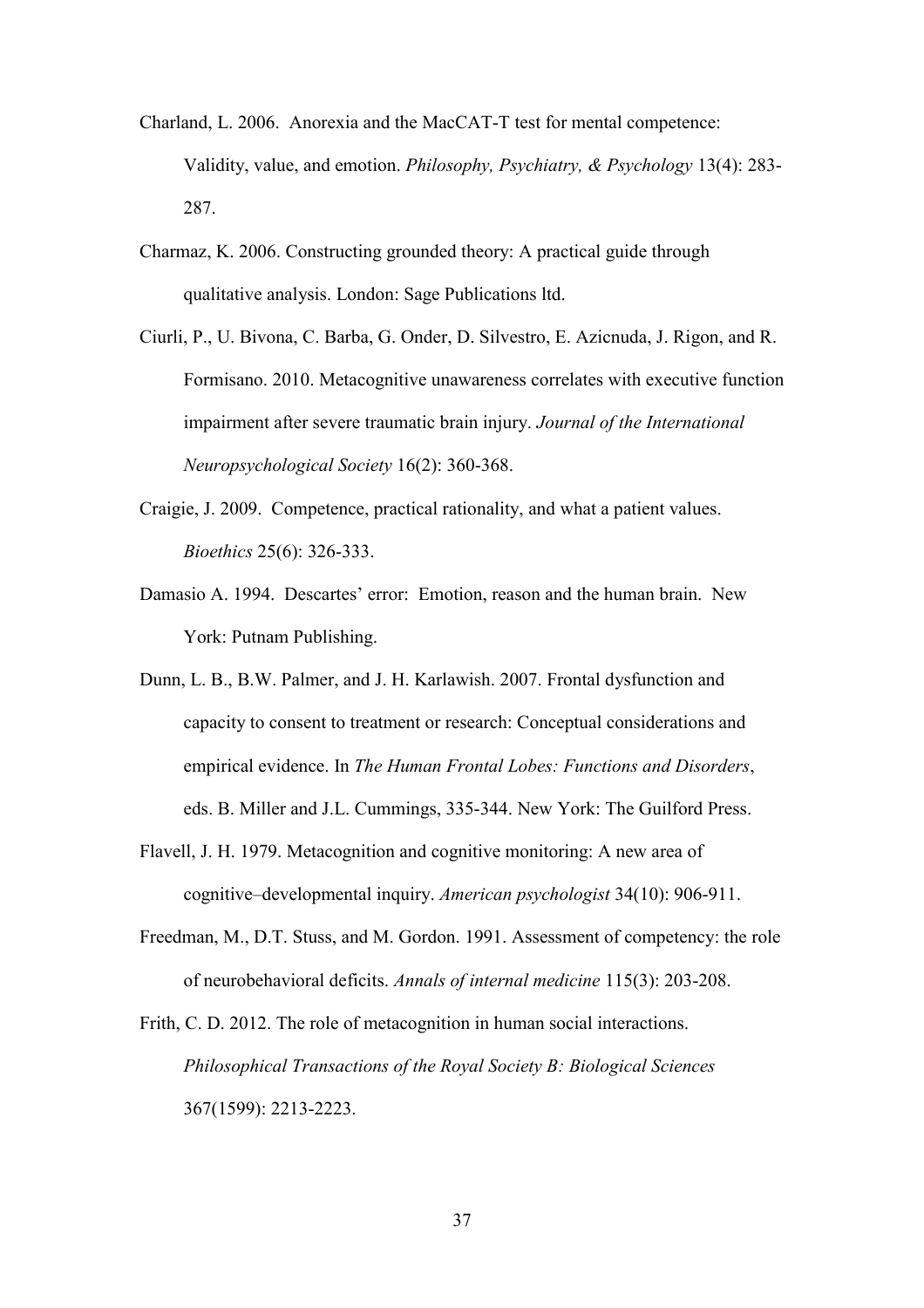Goldstein, Kurt, and M. Scheerer. 1941. Abstract and concrete behavior an experimental study with special tests. *Psychological monographs* 53(2): 1-151.

- Grisso, T., & Appelbaum, P. 1998. Assessing Competence to Consent to Treatment: A Guide for Physicians and Other Health Professionals. Oxford: Oxford University Press.
- Hanten, G., M. Bartha, and H. S. Levin. 2000. Metacognition following pediatric traumatic brain injury: a preliminary study. *Developmental Neuropsychology* 18(3): 383-398.
- Lhermitte, F., B. Pillon, and M. Serdaru. 1986a. Human autonomy and the frontal lobes. Part I: Imitation and utilization behavior: a neuropsychological study of 75 patients. *Annals of neurology* 19(4): 326-334.
- Lhermitte, F. 1986b. Human autonomy and the frontal lobes. Part II: patient behavior in complex and social situations: the "environmental dependency syndrome". *Annals of neurology* 19(4): 335-343.
- Martin, W. 2015. The MCA under scrutiny: Meeting the challenge of CRPDcompliance. *Elder Law Journal* 5(1):1-12
- Masterman-Lister v. Brutton and Co [2002] EWCA Civ 1889.
- Mental Capacity Act (England and Wales) 2005, available online at <http://www.legislation.gov.uk/ukpga/2005/9/contents>
- Owen, G. S., F. Freyenhagen, M. Hotopf, and W. Martin. 2015. Temporal inabilities and decision-making capacity in depression. *Phenomenology and the Cognitive Sciences 14(1): 163-182*.
- Ownsworth, T., and J. Fleming. 2005. The relative importance of metacognitive skills, emotional status, and executive function in psychosocial adjustment following